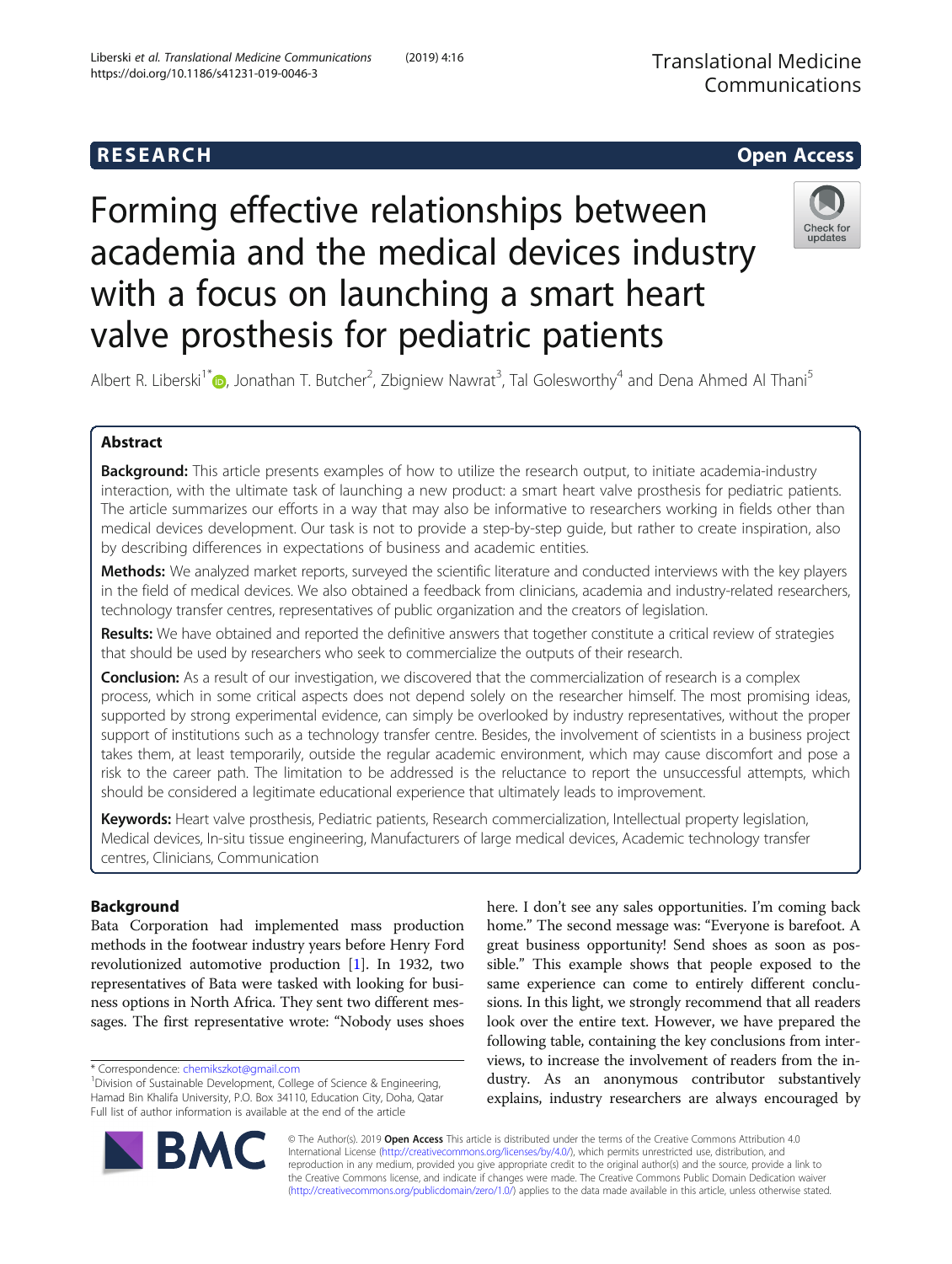senior management to move away from scientific projects (in the interest of saving time and the constant challenge to meet strict deadlines in organizations). Because of that, a manuscript covering more than 40 pages may be overlooked, and its critical points may be omitted. The summary (see Table 1) allows the industry employees to understand this paper's essence and to remember these important issues when assessing innovative technologies with a partner from the academic community.

The corresponding author of this article is a member of the research team which focuses on developing a bioresorbable aortic heart valve (HV) prosthesis. During the last several years, a series of applicable solutions were proposed, some of which are summarized in the research articles [[2](#page-15-0)–[7](#page-15-0)]. Briefly, the solutions developed in the course of the research conducted in Qatar included fabrication of the smart scaffold (See Fig. [1](#page-2-0)) which would be eventually replaced by patients' own cells in order to

Table 1 A brief summary of conclusions drawn from the interviews carried on with academic and industry representatives. The initials are used instead of names

| Conclusion                                                                                                                                                                                                                                        | Feedback<br>of:                                                     | Refer to<br>paragraph             |
|---------------------------------------------------------------------------------------------------------------------------------------------------------------------------------------------------------------------------------------------------|---------------------------------------------------------------------|-----------------------------------|
| Obtain patent for the solution you are going to offer to industry partner. Without a patent, there will be no interest in<br>the idea.                                                                                                            | ZMH <sup>a</sup><br>JTB <sup>a</sup><br>$RJK^b$<br>SIR <sup>b</sup> | 3.1.1<br>3.1.2,<br>3.2.1<br>3.3.1 |
| Work out the confidence about the solution you propose. Openly discuss obstacles and how to mitigate them.                                                                                                                                        | $SJR^b$                                                             | 3.3.1.                            |
| Time is strictly regulated commodity for the industry. The ideas that can quickly develop into the product would be<br>preferred.                                                                                                                 | SIR <sup>b</sup>                                                    | 3.3.1.                            |
| Find out what features are critical for industry and focus on them while presenting an idea.                                                                                                                                                      | $SJR^b$                                                             | 3.3.1.                            |
| Launching a new medical product is costly and risky but a strategic effort, thus the involvement of top management<br>can be expected.                                                                                                            | $SJR^b$<br>ZN <sup>b</sup>                                          | 3.3.1<br>3.1.3                    |
| Aim high in attempting to gain contacts with industry. The "lords of the time" are the executive directors.                                                                                                                                       | ARL <sup>a</sup>                                                    | $\overline{2}$                    |
| Establish contacts by inviting industry representatives to provide lectures.                                                                                                                                                                      | $SJR^b$                                                             | 3.3.1.                            |
| Recruit the industry partner as a cofounder in the grant applications. This enables you to learn about the "real"<br>problems, which the industry is currently facing.                                                                            | ZMH <sup>a</sup>                                                    | 3.1.1                             |
| Be ready to sacrifice the progress of your academic carrier. The industry partner will need your feedback, loyalty, and<br>dedication.                                                                                                            | <b>ROK</b> <sup>a</sup>                                             | 3.4                               |
| Tone down your enthusiasm - your conclusions are only the prelude to the complex process of launching a new<br>medical device.                                                                                                                    | $JTBa$ .<br>SIR <sup>b</sup>                                        | 3.1.2<br>3.3.1                    |
| Communication via Academic Technology Transfer Centers (ATTCs) is the most efficient way to announce a new<br>solution to the industry partner. The efficiency of internet communication platforms launched by some corporation is<br>disputable. | JTB <sup>a</sup><br>SJR <sup>b</sup>                                | 3.1.2<br>3.3.1                    |
| ATTCs are in charge of IP protection.                                                                                                                                                                                                             | <b>ROK</b> <sup>a</sup>                                             | 3.4                               |
| Let ATTC support you in fulfilling academic duties while your efforts are needed on the project with the industry<br>partner.                                                                                                                     | <b>ROK</b> <sup>a</sup>                                             | 3.4                               |
| ATTCs are essential to establishing and maintaining contact with the executive management in corporations.                                                                                                                                        | RJK <sup>b</sup> .<br><b>ROK</b> <sup>a</sup>                       | 3.3.1.<br>3,4                     |
| Promote your solution with research articles, conference presentation and networking (consider internet positioning).                                                                                                                             | JTB <sup>a</sup><br>ZMH <sup>a</sup><br>RR <sup>b</sup>             | 3.1.2<br>3.1.1,<br>3.3.2          |
| Solution validated in the animal model could increase a chance to trigger the attention of the industry.                                                                                                                                          | ARL <sup>a</sup>                                                    | 4.                                |
| Build a multidisciplinary team of experts to cross-check and improve your ideas.                                                                                                                                                                  | ZN <sup>b</sup>                                                     | 3.1.3                             |
| Implement your solution locally to prove its feasibility.                                                                                                                                                                                         | 7N <sup>b</sup>                                                     | 3.1.3                             |
| Confirm the commercial advantages of your solution.                                                                                                                                                                                               | ARI <sup>a</sup>                                                    | Background                        |
| Based on the conflict of interest section in publications, find and canvass the clinicians that actively collaborate with<br>industry.                                                                                                            | $ARL^a$<br>ZMH <sup>a</sup><br>$JTBa$ ,                             | $\overline{4}$<br>3.1.1<br>3.1.2  |
| Avoid the "Hegel's-struggle for recognition", the industry battles for income. The motivation of helping patients is a<br>common ground.                                                                                                          | $RJK^b$ .                                                           | 3.3.1                             |
| Follow the regulations of and respect regulatory bodies. They protect the public.                                                                                                                                                                 | <b>ROK</b> <sup>a</sup>                                             | 3.4                               |
| If rejected by the industry, apply your solution for highly customized, personalized health care.                                                                                                                                                 | $\mathsf{GT}^{\mathsf{b}}$                                          | 3.1.4                             |

<sup>a</sup>academia, <sup>b</sup>industry representative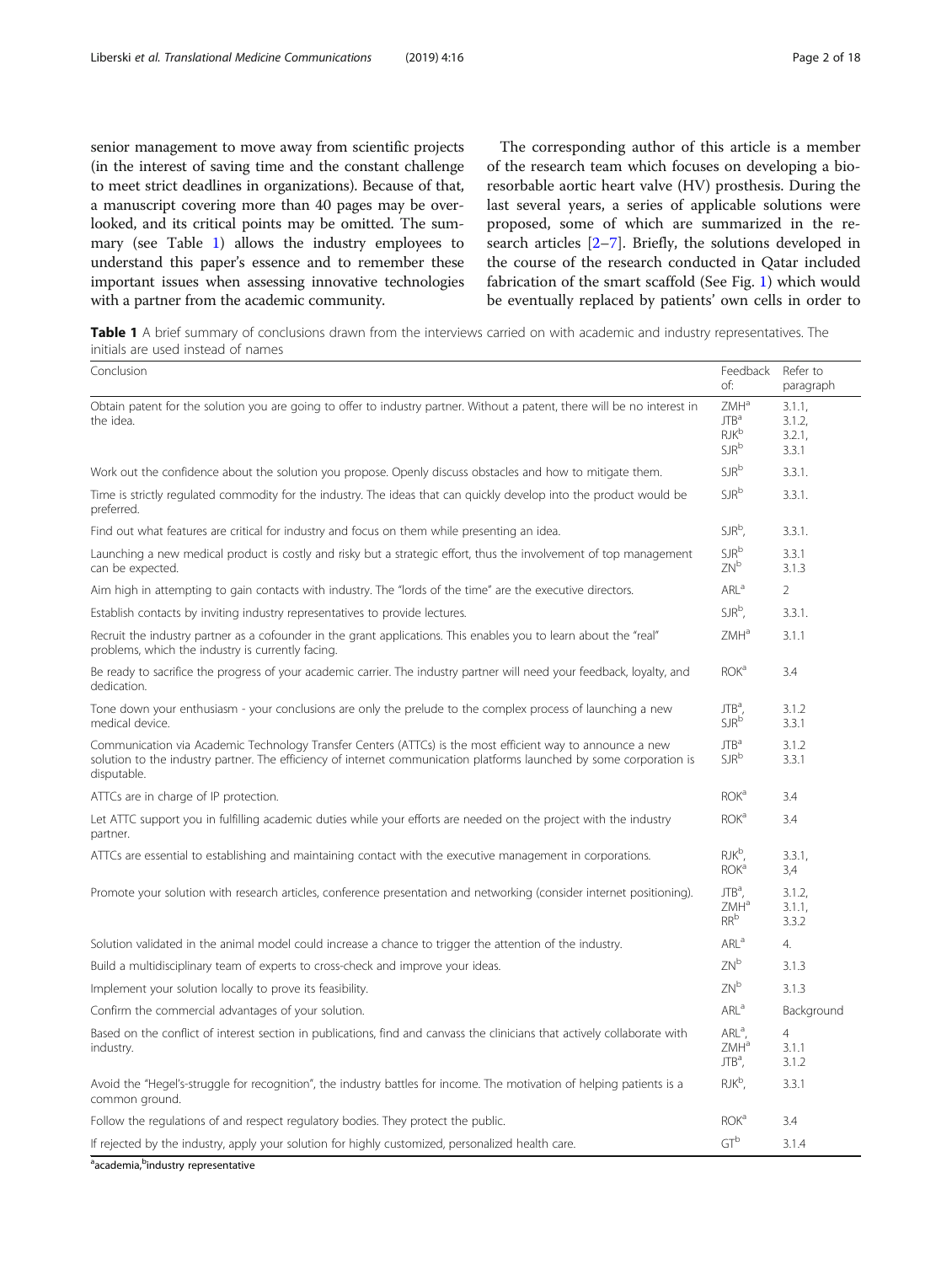<span id="page-2-0"></span>

yield functional organ growth. The concept was described in multiple scientific reports [[2\]](#page-15-0) and successes in the animal model were widely discussed [\[8](#page-15-0)–[10](#page-15-0)]. Our added value was basing the scaffold manufacturing process on textile technology and using the advantages of the fabric architecture, which was discussed in depth elsewhere [[4](#page-15-0), [7](#page-15-0)].

The problem. The project arouses the interest of investment funds, which are ready to bear the costs of animal testing. However, one pivotal question remains unaddressed: in the case of successful animal testing, with whom is the team going to continue the project towards commercialization?

What do we know? To confirm the commercial potential of the smart scaffolds, we referred to scientific literature [\[11](#page-15-0)–[20\]](#page-15-0), and market reports [\[21](#page-15-0)–[27\]](#page-16-0). Both sources confirmed that all market available alternative HV prostheses do not grow with the patient, have limited longevity (biological valves [\[19](#page-15-0), [20](#page-15-0)]) or cause thrombosis if not accompanied with continuous medication (synthetic valves [[19](#page-15-0)]). This constitutes the strong premise that smart scaffold technology could compete with existing devices. Moreover, we confirmed that marketizing a HV prosthesis is a highly regulated [\[26](#page-16-0), [28\]](#page-16-0) and expensive process [[29\]](#page-16-0). Since HV prostheses are medical devices and their usage is supervised by multiple bodies (for example, the Food and Drug Administration in the USA), it becomes apparent that only large medical device manufacturers (LMDMs) have sufficient resources to launch

the product. However, we also found that developing relationships with LMDMs is not an easy task.

To target the patients that may benefit from the smart scaffold the most, we studied the situation in Poland, which is a member of EU, has approximately 37 million inhabitants and neighbours the strongest EU economy - Germany. Because the Qatar population is about 2 million including expatriates, the consideration of a larger country was justified. With this in mind, we contacted the Polish institution Narodowy Fundusz Zdrowia (NFZ) which is responsible for financing the health service nationwide. With their extensive assistance a comprehensive report was obtained [\[30](#page-16-0)] showing HV prosthesis usage in Poland. The data summarizes years 2016–2017 and includes: the number and type of HV prosthesis implanted, the number of implantations in each regional center of health, the proportion of HV prostheses implemented using the catheter method, the number of HV prostheses implemented in pediatric patients and prices for a variety of procedures covered under the national health system. Importantly, NFZ does not impose the exact valve prosthesis that must be used by medics. Instead, the entire procedure is financed, so clinicians may choose the most patient-relevant and financially effective procedure. For example, the implantation of an aortic heart valve in an adult patient costs 90,000PLN (24,000 USD) and includes 36 h of intensive post-operational care. In 2016 and 2017, NFZ financed about 6300 procedures of HV implantation annually. Sixty percent of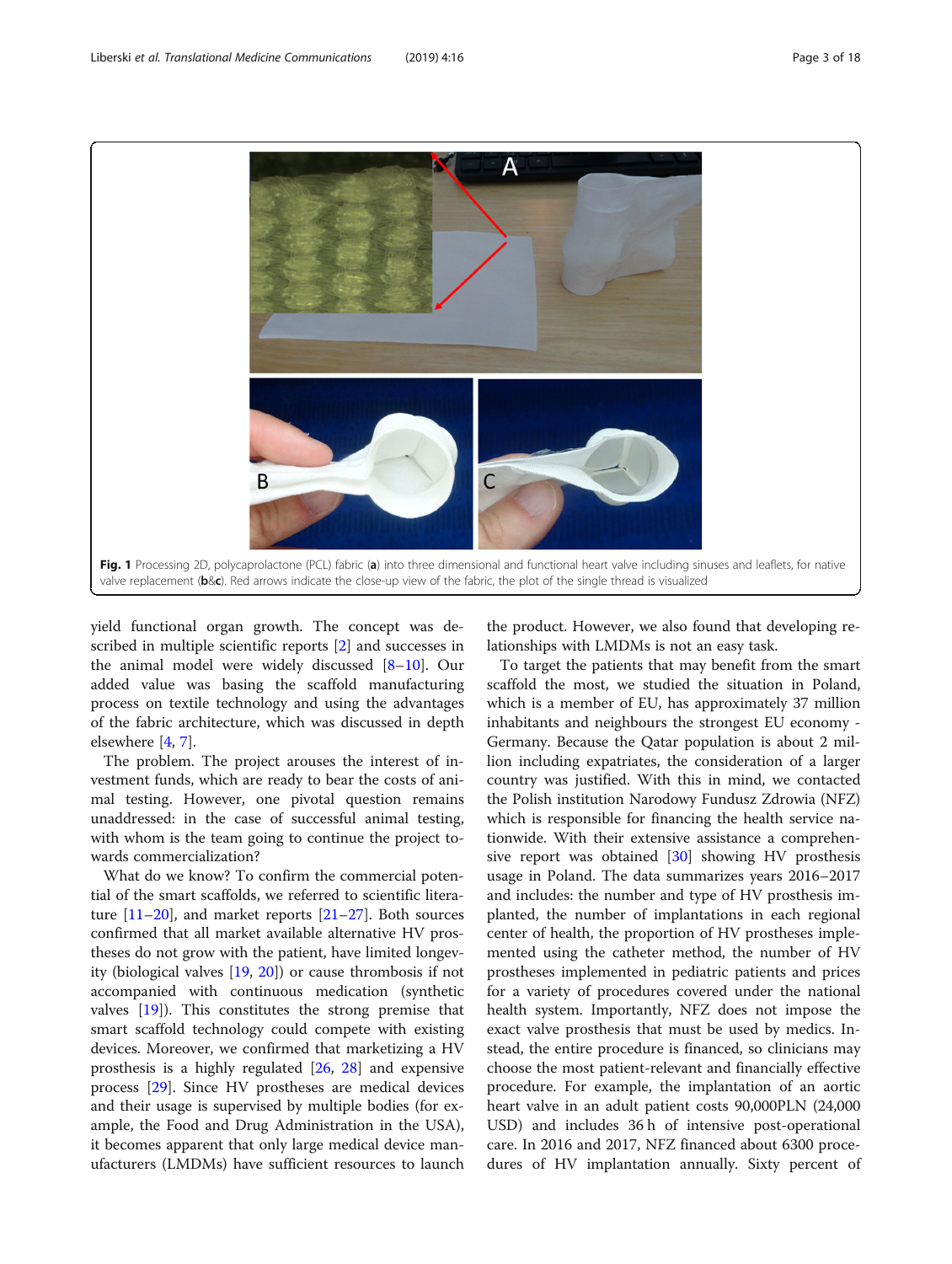implanted prostheses were biological, while the rest were synthetic. There are 35 hospital centres in which procedures took place; the leading one is The John Paul II Specialist Hospital in Kraków (690 procedures annually). The third largest supplier of this procedure in Poland is the Silesian Center for Heart Diseases in Zabrze (440 procedures annually). The Zabrze population is about four times lower than Krakow. However, Zabrze is also an important hub for cardiac research which explains a large number of procedures carried out there. In 2016, 862 transcatheter procedures were carried out, while in 2017 the number increased to 1027 cases. Regarding patients below 18 years of age in this 2-year period  $-10$ procedures were carried out for patients aged 0–4, 33 for patients aged 5–10, and 49 for patients aged 11–18.

What we do not know? Equipped with strong evidence on the commercial value of our solution, we encountered the next challenge: how to obtain feedback from LMDMs to demonstrate to investors how and with whom the project may develop after succeeding with animal tests and patenting.

What did we do to find a solution? Since the obvious way to proceed was not identified, we sought feedback from more advanced academic researchers which is presented in the results section. We also managed to contact LMDMs to ascertain their method of operating when it comes to academia-industry relationships. It should be emphasised that during the interview, we did not present the solution developed but instead focused only on obtaining feedback on how to interact efficiently.

Why it may be interesting for others? This article is meant to benefit both scientists and industrial partners and it summarizes the steps required for scientists to present their solutions to industries and obtain feedback. Due to the nature of our scientific interest, we focus on HV prosthesis manufacturers, but this could also be beneficial to other fields.

#### Methods

When considering the commercialization of the outputs of the research projects, the following question arises: "how do we find a reliable industry partner to whom the given solution would be beneficial?" The attempt to answer this question by searching in general scientific literature is futile since this inquiry is more business in nature. On the other hand, there are written reports including case studies of successful business entities; however, very little can be found on the research/business interactions. For example, a comprehensive report on Hewlett-Packard (Palo Alto, CA, USA), (HP) does not inform on scientific collaborations, despite the fact that HP has Research and Development (R&D) division and strongly depends on research and innovations [[31\]](#page-16-0). Taking this into account, a questionnaire was conducted on prominent scientists, surgeons, and engineers, in order to determine their thoughts on the dilemma of research commercialization. The questionnaire included a description of the concept behind the publication and 30 questions divided into 3 sections, see ref. [[32\]](#page-16-0) for examples of the distributed form. The questionnaire was slightly customized depending if industry, an academia, or clinic representative was invited to provide the feedback. The first section of the questionnaire was designed to learn the details about the entity represented by the interviewee. The second one enabled us to learn more about their collaboration with external entities, researchers, clinicians. The last section was designed to let the interviewee explain what in his/her opinion is the most efficient way to initiate collaboration, and what are the requirements and expectations regarding collaboration with an entity or a person. Importantly – some interviewees chose to strictly adhere to the questions, while others preferred to speak freely. Both ways of communication were equally welcomed.

This method of scientific communication was previously implemented in the article about the optimal shape of the HV prosthesis [[2\]](#page-15-0). Since our academic research was conducted in the area of smart HV prostheses, we also contacted the main stakeholders: Abbott (IL, USA), Boston Scientific (Maple Grove, MN, USA), Medtronic (Minneapolis, MN, USA) and Edwards Lifesciences (Irvine, CA, USA). We sent more than 100 emails (see example  $[32]$  $[32]$ ) and received three responses to our interview invitation, but not from any LMDMs. Through telephone calls, we managed to obtain feedback from Edwards and Medtronic, no response from Boston Scientific and rejection from Abbott, confirmed in several emails. Moreover, we received a comprehensive re-port via email from NFZ [[33\]](#page-16-0) which summarized the usage of HV prostheses in Poland [[30](#page-16-0)]. The feedback from the interviews was transcribed and, along with the survey results, was published after revision and approval of the participants.

Since it may be beneficial to the scientific community, we decided to supplement the methods section with a short discussion on the difficulties encountered. Approaching LMDMs is challenging, firstly due to strict hierarchical structure and confidentiality of employee conducts. It is natural that whenever asked about company strategies (here R&D) only the top management in a corporation can talk freely without the threat of disclosing confidential data. Fortunately, we were able to find allies who, from their position in the corporation, supported us in contacting the public relations departments and managers. The second source of the problem is that obviously for LMDMs, the highest priority interactions are with the patients who are seeking help. Many communication channels [\[34](#page-16-0), [35\]](#page-16-0) are simply set to help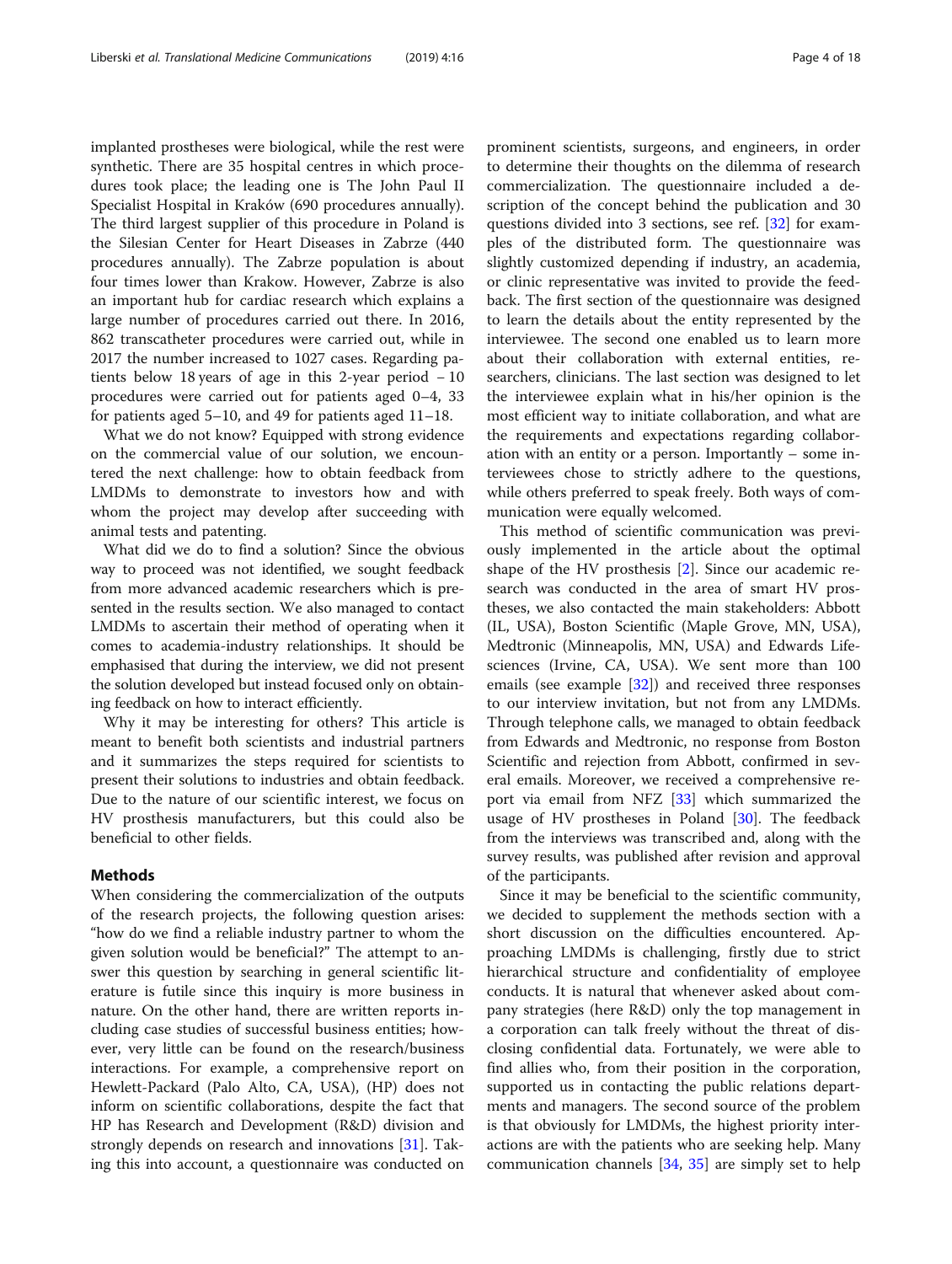people. Therefore, emails that are not strictly related to health can be overlooked. Even when passing all filters and contacting the decision-makers, the leaders of the market may simply prefer the status quo, with a minor interest in new technologies that may become the thread for the current business model. Altogether, it should be emphasized that when it comes to LMDMs, email as a primary communication tool is inefficient. It was only the support obtained thanks to direct telephone conversations that led to an aimed interaction.

#### Results

# Feedback from clinicians, researchers and innovators Prof. Ziyad M Hijazi, MD, professor of Pediatrics& Medicine, Weill Cornell medicine chair, Department of Pediatrics, director, Sidra heart center, editor-in-chief, journal of structural heart disease, Sidra medicine

Professor Hijazi is an interventional cardiologist who specializes in treating congenital and structural heart disease in both children and adults. He is a pioneer in the nonsurgical repair of congenital and structural heart defects. Professor Hijazi is very prolific, with more than 330 peerreviewed published articles, 9 books, and over 60 book chapters. His major area of interest is in the development of techniques and catheters/devices to help treat or cure congenital and structural cardiac disease without openheart surgery. Back in 1991, Professor Hijazi started working on stents and balloons with a company called Numed, based in New York. With them, he developed Z-med balloons [[36](#page-16-0)] and the Angiostent [[37](#page-16-0)]. Currently, Professor Hijazi is working with Venus Medtech (Hangzhou, China) to develop a pulmonic valve and with Colibri Heart Valve (Broomfield, CO, USA) to develop other pulmonic and aortic valves. In addition, the portfolio of medical devices developed, or co-developed by Professor Hijazi and his team, includes the Septostomy Balloon Catheter [[38](#page-16-0)], ASD device closure [[39](#page-16-0), [40](#page-16-0)] and percutaneous pulmonary valves [\[41\]](#page-16-0). Since Professor Hijazi is a simultaneously successful scientist, interventionalist, researcher, innovator and educator, his interaction with LMDMs is well established. Usually, LMDMs initiate the contact and offer collaboration to develop a specific product for certain initiatives, under a non-disclosure agreement (NDA). Professor Hijazi has also worked with Edwards Lifesciences [[42](#page-16-0)], as well as smaller companies, including Occlutech (Helsingborg, Sweden), Venus Medtech (Hangzhou, China), NuMED (Hopkinton, NY, USA) and Colibri Heart Valve (Broomfield, CO, USA). The interaction with all these entities was positive. In fact, the LMDMs were found to be key partners since they have the resources, power, and determination needed to enable progress. The collaboration with Edwards started in 2003 and was/is an especially good experience. Obviously, LMDMs must always refer to the business point of view, so their interest in supporting devices for adults was greater than for pediatric patients.

Retrospectively, the interest of LMDMs was triggered, primarily by a screening of scientific articles and conference meetings. Moreover, Professor Hijazi coordinated the large structural heart disease course, PICS/AICS [[43](#page-16-0)] which also helped him to be recognizable by LMDMs. Professor Hijazi highlights the significant role of personal contacts in getting feedback from LMDMs. His first interaction with LMDMs was initiated by his mentor Professor Martin B. Leon. Professor Hijazi's effectiveness also comes from his kindness, his open-minded attitude and the curiosity with which he operates in a professional environment. Furthermore, his appearance in social and public media [\[44\]](#page-16-0) assists with networking with and engaging the patients. However, dealing with regulatory bodies remains the challenge, since, above certain levels, formalities may hinder the progress of devices development. For example, in the USA, no study can be carried out without FDA approval. Often the requirements are strict and include a randomized trial. This is difficult with children, and sometimes may be viewed as unethical.

Professor Hijazi has had a positive experience in regard to LMDMs' attitudes towards intellectual property (IP) and remuneration. Careful studies on market requirements need to be conducted before a decision on commercialization is made for the given idea. Prepared partners agree on the value of the given solution and develop a fair consensus. The best way to be remunerated is via royalties on sales if the device is big. It seems to be an effective practice to approach only one LMDM with the given solution and wait and see the results, then if needed, move on to another. There are some very rare examples of purchasing technology that is not further developed. For example, NMT Medical sells intellectual property to W.L. Gore [\[45](#page-16-0)] which has so far not resulted in the implementation of medical products.

There are several keynotes that Professor Hijazi would like to share with individuals searching for feedback from LMDMs:

- (I) Protect yourself. If it is your idea, ask the LMDM to sign a Non-Disclosure Agreement. Do not be greedy! You need them more than they need you. Be available all the time for their questions. Do not procrastinate.
- (II) Good ideas that are not protected can and will be taken. This is the nature of the business.
- (III)Go to meetings related to the topic of your interest. If you choose the correct conference, everyone you need will be there.
- (IV)The patent will enforce your position in attempting to get feedback from LMDM. They move quicker if you have the IP.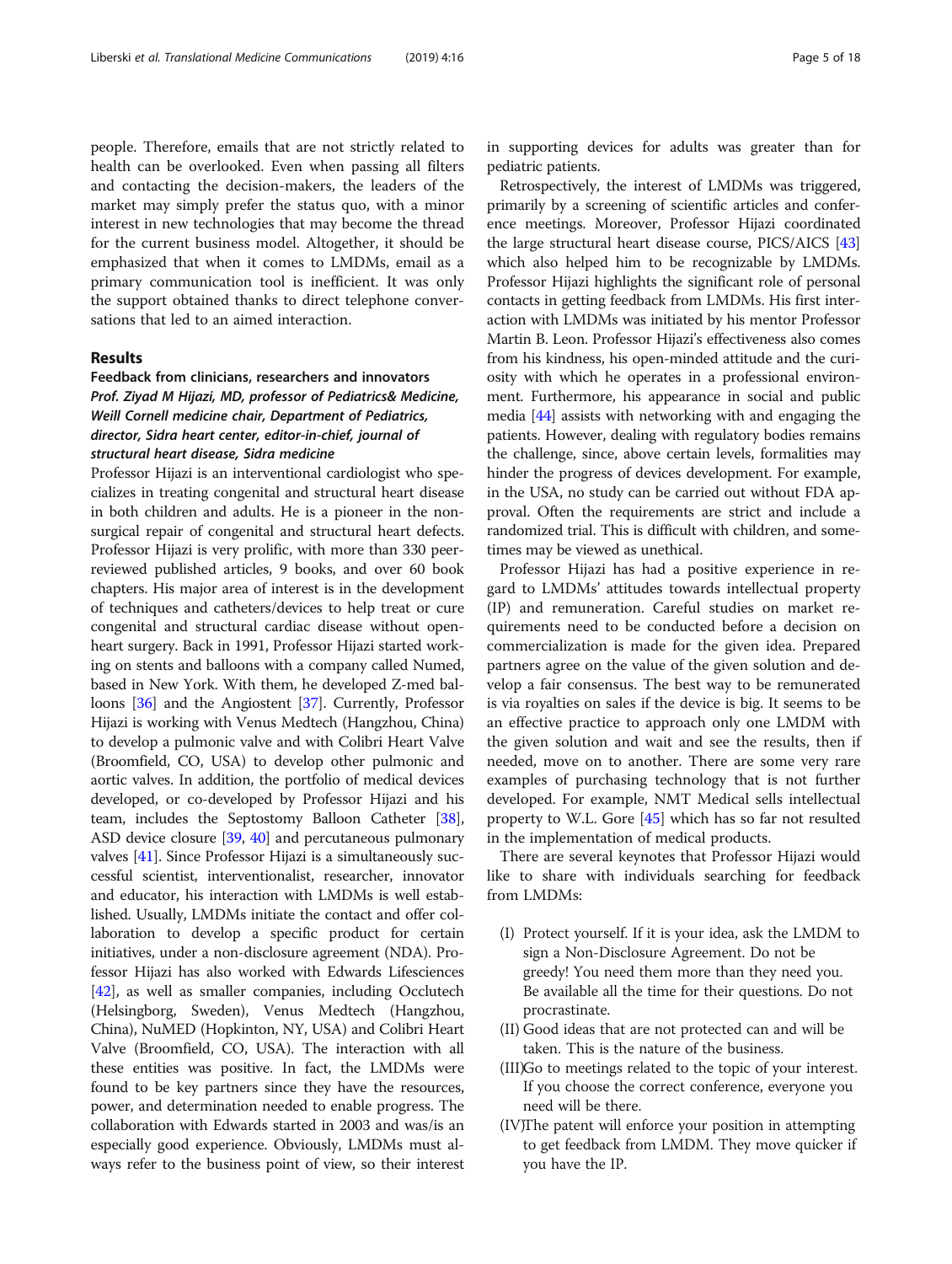# Assc. Prof. Jonathan T. Butcher, PhD, associate chair, director of undergraduate studies, Nancy E. and Peter C. Meinig School of Biomedical Engineering, Cornell University

Professor Butcher is the author of over 100 scientific publications, indexed in PubMed. Many of them are directly related to heart valve development and heart valve tissue engineering (HVTE) [\[46\]](#page-16-0). Perhaps the most recognizable concept Professor Butcher is the use of additive manufacturing for the 3D printing of hydrogel-based heart valves. These efforts have inspired not only academic but also public interest [\[47\]](#page-16-0). According to Professor Butcher, the USA is one of several countries where interactions between science and industry are well-structured. Cooperation between universities and research institutions often bring ideas, technology, and further employment in the industrial sector. US academic institutions have increased efforts over the past decade to establish partnerships with industry for both to build technology to meet their needs but also to ensure their students are well-positioned to thrive in industry positions. One example is the University of Akron, which engages closely with industry to understand their needs, educates and trains students to be effective in meeting those needs as industry employees. Cornell University, with which Professor Butcher is affiliated, has also strengthened cooperation with the industry in recent years. Multiple initiatives have started to engage industry executives to explore shared goals and develop research partnerships. Researchers and students looking for industry engagement/development are equipped with several instruments. For example, one may use the services of the Cornell University Center for Technology Licensing, which both evaluates the commercial potential of innovations and coordinates high-quality patent applications. Each institution, including Cornell, has policies identifying how royalties from patents are distributed between the University, department, and inventors. At Cornell, the inventors receive one-third of the IP royalties. Considering that the University provides the resources for patenting and initial IP legal enforcement protection, the offer is very lucrative for the inventor. Professor Butcher has made several patent applications [\[48](#page-16-0)–[50](#page-16-0)] and had two patents fully issued [[48](#page-16-0), [50](#page-16-0)]. As Universities and faculty are normally not interested in running industrial businesses, these technology offices also work to license the technology to industry for further development.

Another facility available at many institutions like Cornell is an incubator that helps nucleate and grow startup companies. It will bring the idea closer to a marketrelevant product and attract the attention of industrial partners. Cornell University also provides the opportunity to apply for grants in which industrial collaborators have a financial contribution. In this case, financial involvement makes the industry very focused on observing the progress of the project from the very beginning. In this way, relationships are developed, and therefore presenting new ideas/achievements is not a problem.

Thanks to the comprehensive assistance of Cornell, Professor Butcher did not have to vigorously search for the attention of industrial partners on his own. However, he developed positive experiences with a small company delegated by LMDM to seek academic help in solving problems related to the production of medical devices. Based on a mutual understanding, the partners developed a research plan that included both scientific and industrial interest. The project was granted by LMDM and is growing well. It is significant that LMDMs outsource such initiatives to external entities. Researchers need to be careful when discussing technology and scientific discoveries with LMDMs, as without protection, this can amount to public disclosure that can imperil the patentability and thereby the value for both the LMDM and the researcher. This requires training and experience to draw the boundaries for which an NDA becomes a necessity. However, an NDA also has inherent drawbacks. Typically, an NDA is signed before the parties learn more about their mutual needs, problems, and expectations. Moreover, there are no attorneys at the discussion, so the researcher must tone down his/her enthusiasm. These discussions are almost always done by principal investigators, and any time there is IP that is filed, the discussions would involve tech transfer representatives as well. Universities are increasingly aware of these concerns and have developed internal training programs to educate researchers in best practices.

The safest way to present innovations in LMDMs is at first to issue a patent application. A professional agent usually develops a patent application in collaboration with the researcher and a legal company. At Cornell, the university tech transfer agents, usually have either an advanced science degree or a law degree, sometimes both.

Depending on the maturity of the technology and the amount of risk/reward in the market, larger industries are unlikely to purchase/license a patent until after it has been substantially validated. In the biomedical space, this, often depends on the results of clinical trials. The university usually needs to partner with venture firms to develop startups that can move the technology to stage 1 trials, then sell to a larger company for stage 2, etc. With non-medical products, it may take a shorter path, but the size of the potential market will influence how the university/faculty pursues development. Each institution is different, but options include licensing the technology back to the researcher to develop him/herself. Cornell, as well as other institutions, have developed increasingly complex conflict management policies and safeguards to protect both the faculty and institutions while enabling faculty to pursue these dual roles.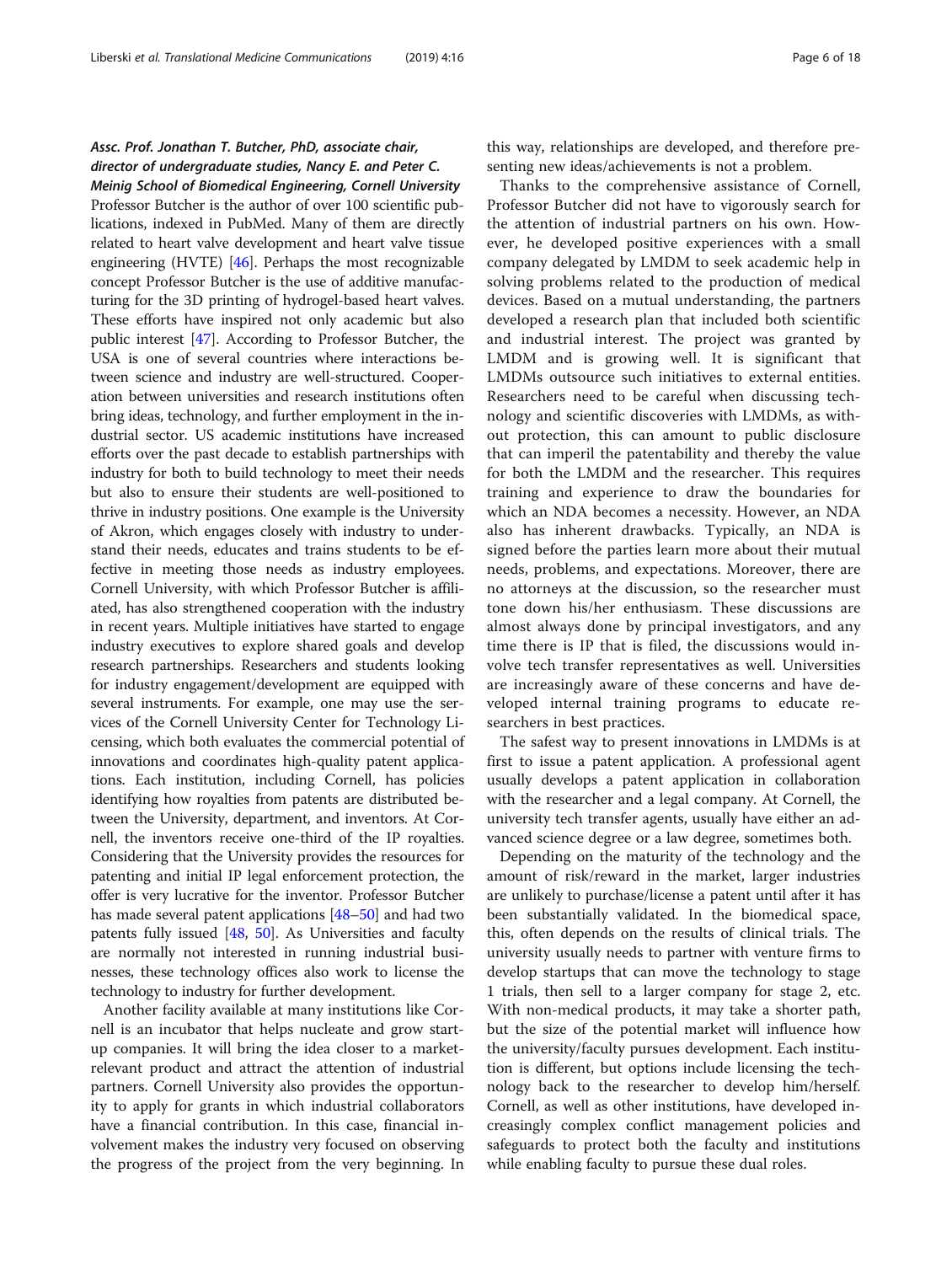Professor Butcher advises scientists to first leverage their own institutional resources. Optionally, they should look for local community incubators unless they have access to a network of resources/contacts in the industry. If there is no academic institution that is responsible, it falls on the scientist's shoulders to get the patent funded. Universities and incubators are in contact with the industry to help determine whether this is patentable.

# Professor Zbigniew Nawrat director of the Institute of Heart Prosthesis at Foundation of Cardiac Surgery Development, adjunct in the Department of Cardiac Surgery, Medical University of Silesia

The Foundation of Cardiac Surgery Development (FCSD) is a non-governmental, non-profit organization, with a carefully planned and executed agenda. For 28 years the FCSD has achieved goals by conducting multidisciplinary research and production of medical devices. The mission of the FCSD is primarily to help patients who expect or have undergone heart transplant surgery. Because the motive of action is not the profit, the foundation deals with its intellectual property, accumulated knowledge, and expertise in a fundamentally different way than typical market entities. It is certain that if the scope of the foundation would be a financial profit, the venture would not achieve some of its successes. One example of a patientoriented attitude was retiring from patenting the heart chambers. This enabled the foundation to release the full potential of the biometric solutions developed [\[51,](#page-16-0) [52](#page-16-0)]. The idea and the need for the FCSD became apparent in 1985 when Professor Zbigniew Religa, the pioneer of Polish transplantology, made the first successful heart transplant in Poland [[53](#page-16-0)]. It became obvious that patients waiting for transplants needed a pump that would replace or support their heart until they found a donor. The eighties in Poland were economically extremely difficult because the slowly decaying and crisis-plunged communist system firmly held citizens behind the Iron Curtain. The result was limited access to modern medical equipment. For this reason, Professor Zbigniew Religa independently appointed a team in which he engaged four key collaborators: Romuald Cichoń, Zbigniew Nawrat, Roman Kustosz and Piotr Wilczek. These people were key figures that still carry on the original mission to this day. In fact, the foundation grew up in opposition to LMDMs. It focused on the development of modern devices at a fraction of the price of those available in the United States, for example. The FCSD produced not only more cost-effective equivalents but, above all, innovative instruments, starting from the sketches to research, to implementation, and developing clinical procedures. This genesis of the project is responsible for the esteem that the FCSD enjoys today, not only in the medical environment but also in society in general. LMDMs relate to the FCSD with sympathy and do not try to aggressively take over the areas of the Polish medical market in which the FCSD operates. Of course, the good developed in the FCSD can and should serve not only Polish but patients in general. For this reason, the FCSD formally secures the availability of devices on the Polish market, and at the same time, tries to expand internationally. However, this is a very fresh initiative, and only after 25 years of the FCSD operation there is a need to contact and cooperate with LMDMs. The details of these interactions are shrouded in trade secrets, but it is obvious that the foundation's position is built on hundreds of lives saved [\[54,](#page-16-0) [55\]](#page-16-0), over 40 patents [[56](#page-16-0)], and hundreds of scientific publications [\[51,](#page-16-0) [52](#page-16-0)]. Even despite such achievements, contacting LMDMs is not easy. The FCSD gains experience in this field. The three flagship medical products developed by the FCSD include extracorporeal heart assist pumps [[54](#page-16-0), [55,](#page-16-0) [57\]](#page-16-0), valvular homografts [[58](#page-16-0)], and surgical robots [[59](#page-16-0)–[64\]](#page-16-0). So far, over 1000 extracorporeal heart assist pumps have been created. It is not possible to estimate the monetary profit associated with the production. The financing of the pumps was carried out by the FCSD and its subsidiary company, Intracordis, on a nonprofit basis as part of a medical procedure financed by the Polish Ministry of Health. However, these devices were used to saving lives [[54](#page-16-0), [55,](#page-16-0) [57,](#page-16-0) [65](#page-16-0)–[68\]](#page-17-0) and have been used in 6 major cardiac surgery centres in Poland [\[30\]](#page-16-0). Recently, the mechanical extracorporeal heart assist systems POLAVAD and POLCAS have changed their brand name to ReligaHeart. The ongoing clinical implementation includes pumps ReligaHeart EXT 80 ml and pediatric pumps ReligaHeart PED 45, 30 and 20 ml. The stented homographs, ReligaValve, were very close to commercialization; the FCSD developed technologies for manufacture and adaptation to the needs of pediatric patients. The daughter company, Homograft FRK, as part of the so-called tissue bank, deals with their distribution [[58](#page-16-0)]. Despite the huge clinical success of the device, the number of tissue donors limits their availability.

Surgical robots are an area where the cooperation of LMDMs will be particularly important due to the huge cost of clinical implementation. In this regard; the FCSD conducts a wide information campaign and popularizes its solutions through publications in specialist journal Medical Robots Methods [[59,](#page-16-0) [69](#page-17-0)] and also via organizing annual events. For example, the conferences BioMed-Tech Silesia, Medical Robots or Cardio Surgeon Workshops have attracted over 1000 participants and widespread media interest. Moreover, FCSD has produced several patents.

Until now, these activities have not led to full-scale collaboration with LMDMs, or IP purchase proposals. However, a frequent meetings are held on exchange of views and the joint determination of steps and goals. It should be mentioned here that the most effective channel of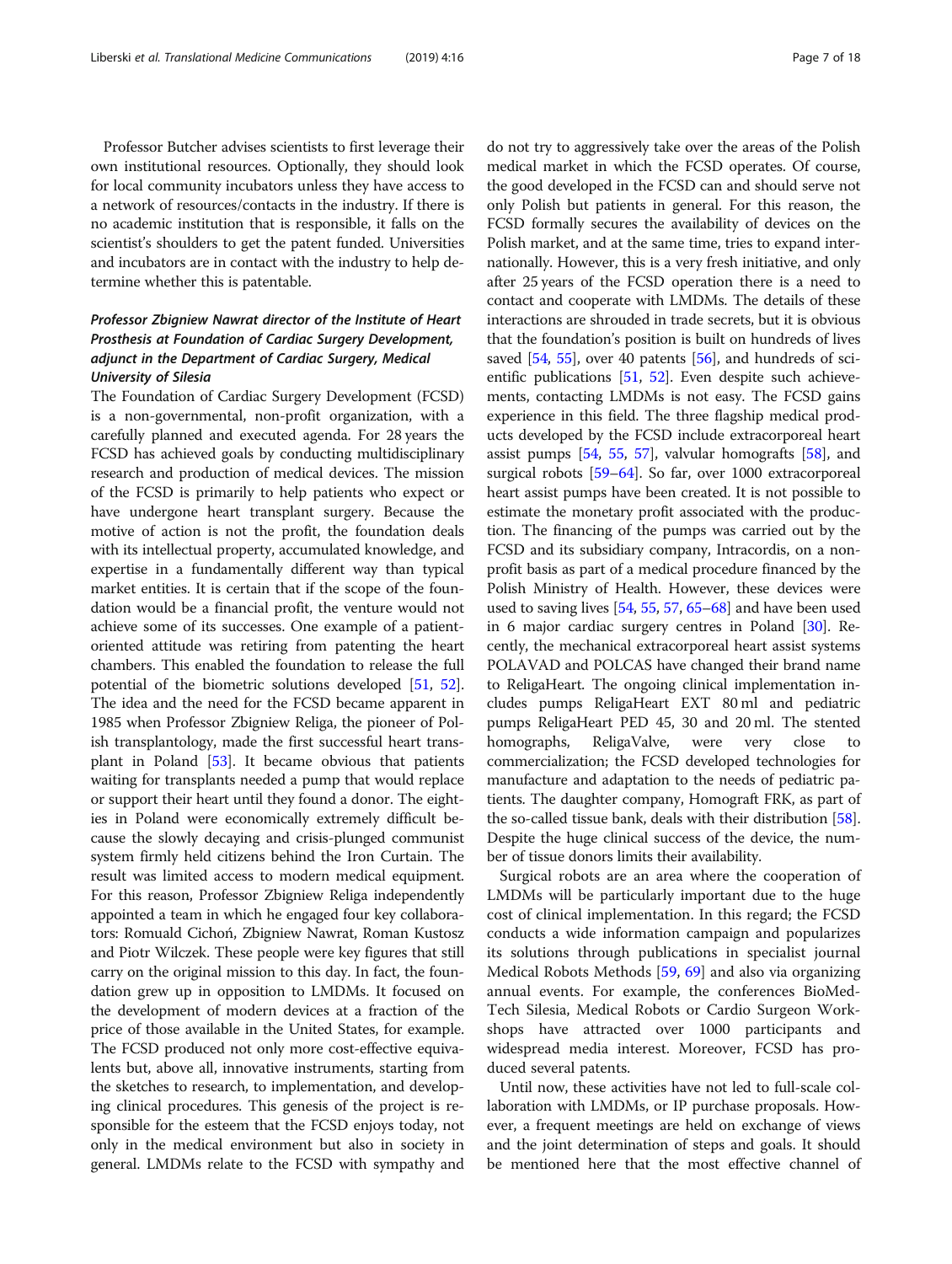information transfer, and thus the best way to contact LMDMs, were publications in magazines with a highimpact factor, to which the FCSD was repeatedly invited [[59](#page-16-0), [60](#page-16-0)]. Interestingly, during publication effort, it was noted that editors and reviewers exert a subtle emphasis on the disclosure of certain technical issues, which were not essential for the article. Of course, these are the normal procedures because the editor knows and anticipates the needs of its readers, including experts from LMDMs.

The first step in the development strategy for robots was to raise funds from the National Centre for Research and Development in Poland (NCRD). Thanks to the funding obtained from the NCRD and financial support of the sponsors, the FCSD constructed several prototypes successfully used for in vivo and in vitro assessments. During the last few years, thanks to the multiple programs funded by the European Union, the FCSD improved the machine and developed an octopuslike robot that exhibits variable controlled rigidity and geometry of the tools to be used by surgeons [[64](#page-16-0), [70](#page-17-0)– [73\]](#page-17-0). At this stage, the FCSD is describing their knowhow and licensing agreements to launch the series of robots known as Robin Heart with the assistance of an external entity. The entity will be selected based on competition between several industry partners, which will be responsible for international expansion.

Bearing in mind the above experience in the field of promoting scientific studies and in the implementation of medical devices, the FCSD proposes the following recommendations:

- (I) Close cooperation with prominent doctors is necessary because they hold the best knowledge on the actual needs of patients.
- (II) It is necessary to obtain and maintain public support, seek to acquire friends and associates in the disciplines of mathematics, physics, chemistry, and biology.
- (III)You need to consider the advantages of operating in developing countries where LMDMs technologies are less available, and the need for cost-efficient solutions gives you room for manoeuvre.
- (IV)Identify the specific niche and need of the patient.
- (V) Contact LMDMs when the technology is at the peak of its capabilities, so that LMDMs are the most eager to pay.

# Eng. Tal Golesworthy, C Eng MEI MRSC, Exstent ltd. Tewkesbury, UK

Golesworthy invented the ExoVasc Aortic Root Support, which is an implant that supports the aortic root when it has become dilated and weak due to genetic conditions, eg. Marfan syndrome. Golesworthy was the first patient to be implanted with the ExoVasc, and more than 190

patients have benefited from his device since. Golesworthy is not only a successful inventor and entrepreneur but also contributes to the medical devices development field by providing public lectures. In these lectures, he conveys a honest description of the obstacles that may be encountered when proposing new solutions to conservative clinical environments [\[74\]](#page-17-0).

Golesworthy started the personalized external aortic root support (PEARS) project in March 2000 when he had dilated to 5 cm and realized he had a substantial health problem. He attended the Marfan Association Information day at St George's Hospital and there he listened to Professor Tom Treasure's presentation on Root Replacement. He engaged Professor Treasure in conversation regarding scanning, CAD modelling, rapid prototyping and manufacturing the bespoke external supports. Currently, PEARS is morphing to a small/medium-sized enterprise. So far, 398 devices have been prepared for implantation. The implant is customized to the specific anatomic morphology of the patient, so each patient is supplied with a minimum of two devices, one acting as a backup for unpredicted circumstances. Golesworthy overcame many obstacles along the way. However, the most challenging was not associated directly with the device. Firstly, cardiologists and surgeons are a group of professionals with extremely busy schedules. One needs to be persistent and patient to gain their attention. Furthermore, even if offered the best options, patients may remain reluctant to try a pretty innovative device. Time and trust are needed to explain the advantages of a highly customized product against off-theshelf alternatives. To manufacture the customized product, non-anonymized patient data are necessary. This is a challenge to hospital bureaucracies since patient confidentiality is a priority for hospital administrations.

Moreover, hospitals are obliged to adhere to standards and procedures, therefore even the most attractive alternative to well-known solutions is taken with moderate enthusiasm. Personalized medical devices are not attractive to LMDMs, who are naturally more focused on mass production. The PEARS team sought funding from major heart research charities, however, no financial assistance was provided. PEARS had, therefore, to be funded by the formation of a UK Limited Company and raised the share subscriptions from High Net Worth Individuals.

Both regulatory bodies to which PEARS needs to refer (MHRA and NICE) have been conspicuous by their limited interference. Having a leading opinion formerly on the team is not a warranty of smooth overcoming of the above-mentioned obstacle. The expertise of scientists involved in the PEARS project provides much higher benefits than their fame and esteem. For example, the PEARS team includes Tom Treasure and John Pepper. They are both prominent members of the scientific community,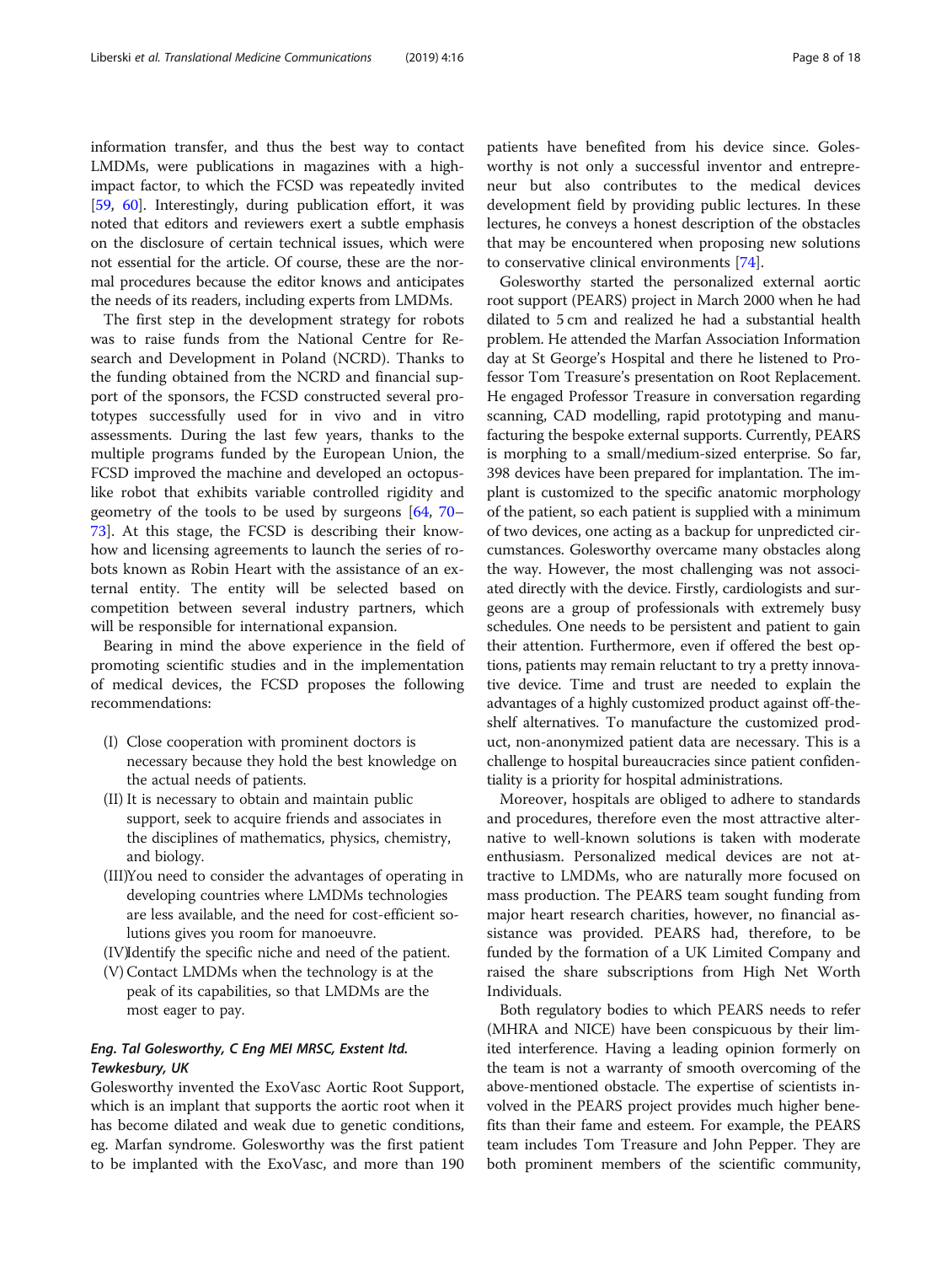however, journals related to cardiothoracic surgery in many cases dismiss their articles. Importantly, neither Professor receives remuneration from the PEARS project. To sum up, Golesworthy presents proof that the development of novel medical technology may occur without LMDMs. Highly customized products to which mass production does not apply may especially be an attractive market niche for small and medium entrepreneurs. That activity requires a relationship to clinicians which will support the new solution offered to the patient.

# Feedback from/about technology transfer centers Ronald J. Korstanje is a program manager and business development manager at Dutch polymer institute (DPI)

The DPI was established in 1997 as an institution founded by industry. The academia joined DPI soon after. Currently DPI coordinate collaboration of about 30 industry entities (including AkzoNobel, BASF, Bayer, Evonik, and others) and research groups. The most prominent successes in term of the projects that led to the commercial products are temperature-responsive films on windows enhancing light reflection [\[75\]](#page-17-0), ultra-high-molecular-weight polyethylene [\[76\]](#page-17-0) which is useful for manufacturing the ropes, cable and composites system and light and electric impulse responsive materials for cleaning the surfaces. In total, about 50 commercial products were developed or significantly improved thanks to the knowledge obtained within DPI. The largest, successfully overcame, obstacle was that researchers described the invention without consulting with the industrial partner which weakened the commercial strength of the patent. Currently, the preparation of innovation disclosure involves both the scientist and the industrial collaborators. This makes the patent more comprehensive and enhances information exchange. As an industrial partner of DPI, the entity is charged by fees. The funds are released to research teammates based on the progression of the given project and agreed milestones. The entire research process is orchestrated by industry site, which is responsible for framing the programs, projects and controlling its execution. To attract the researchers, DPI issues open calls for proposal. However, the industrial partner may shortlist scientific groups that they would like to invite for collaboration. Whenever a given product requires the approval of any regulatory body, the industrial partner is in charge of obtaining it. The most efficient way of communication is a joint meeting in which both science and industry representatives participate. The typical reward for developing innovation for researchers associated with DPI is enhancing financial support of further projects. The work on innovation disclosure, which usually takes 2–3 months, runs in parallel to writing a scientific article to avoid delays in literature communication. If a few entities are interested in commercializing the same DPI patent, they share IP and focus on a specific application field.

In the case of a scientist who is not involved in DPI framework, but is willing to contact DPI partners, the most efficient approach would be to provide DPI with a patent or patent application. DPI will consider its value and distribute the idea to the industrial associates. Optionally an NDA can be established, however, the drawback is the NDA's insufficiency to cover all aspects that must be addressed. The inquiries via DPI portal are welcomed [[77](#page-17-0)].

Obviously, the experiences of DPI are not directly related to medical products such as a heart valve. However, it seems that an industry-driven initiative to collaborate with academia may be a good solution to enhance ideas/knowledge flow in a controlled, organized manner beneficial to all involved parties.

#### Insider experience with Qatar Foundation technology transfer strategies

The corresponding author of this review has 8 years of experience in conducting research and developing innovations in Qatar. He was associated with several local research institutions including WCM-Q, QCRC, Sidra Hospital, and QSTP. His work has been described in multiple scientific articles [\[2](#page-15-0)–[7](#page-15-0)] and innovation disclosures (ID). His experiences in the development of in situ engineered heart valves may be presented in the context of the scientific and business relationship in Qatar.

The vast majority of research activities in Qatar are coordinated by Qatar Foundation (QF). The basis of the QF mission is the development of a knowledge-based society and through intellectual property (IP) to achieve nationwide, economic independence from natural resources. The most popular type of QF research grant is National Priorities Research Program (NPRP) administered by Qatar National Research Fund (QNRF), which usually provides 700 K USD for 3 years, 65% of which is to be spent in Qatar. NPRP is strongly oriented towards obtaining marketable patents, therefore cooperation with a business entity is practically mandatory in order to receive financing.

The QF strongly adheres to the chosen research strat-egy [[78\]](#page-17-0). The researchers need to adapt their projects to QF requirements [[79\]](#page-17-0). It is an inherent privilege of the founder to identify research goals, and the disciplines that arise from QF "hot spots" practically have no chances to be supported. This is the case for the Qatar heart valve program carried at Qatar Cardiovascular Research Center (QCRC) which was dispensed.

The entire ownership of any IP generated within QF belongs to the foundation, and the researcher can be rewarded with up to 1 million USD (terms and conditions apply). It should be noted that QF avoids sharing ownership of intellectual property, which often limits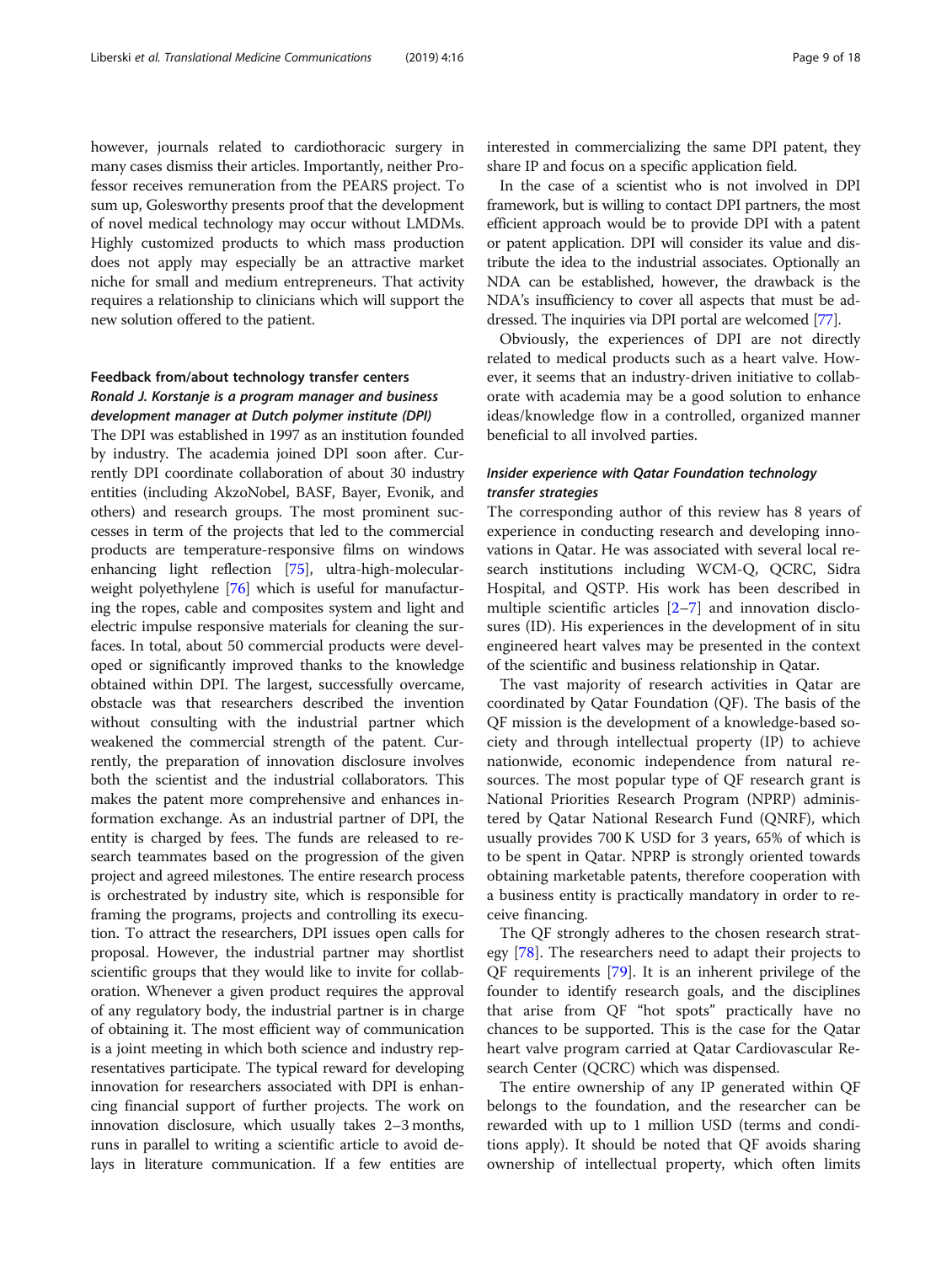international interactions and cooperation with nonassociated QF inventors.

The most influential branches of the local industry are the gas and oil sector. Also, the construction industry and aluminium production facilities are represented, and there is a growing interest in agriculture and local food production. High-Tech companies, the natural consumers of academic innovations, operate under the umbrella of Qatar Science & Technology Park (QSTP). For example, Exxon, Total, Shell, Vodafone and many other entities are present in the technology park.

A scientist who seeks to present his solution to an industrial partner has several paths to choose from. It may involve the industry partner in applying for an NPRP grant, to which the partner will make a financial and intellectual contribution.

The second option is the Intellectual Property and Technology Transfer (IPTT) office. The researcher associated with QF must log into the IPTT portal [\[80\]](#page-17-0), provide a brief description of the invention, its development phase, personal data, and IP ownership statement. After a few weeks or several months, the inventor may be invited to a hearing with an IPTT representative. This experience is usually very positive and fruitful. IPTT officers are openminded, competent and professional. After the feedback is provided by the researcher, the officer submits the application for the approval of the board of directors to initiate the patentability check. This procedure is outsourced to a professional patent office, for example K&L Gates LLP. The feedback provided is comprehensive, and if the final recommendation is negative, the researcher knows how to improve or adapt the recommendation issued. In the case of a positive recommendation, the patent will be granted, and the researcher may receive significant financial support from internal sources of IPTT to further improve their solution.

An additional option to find an industrial partner is QSTP, which identifies itself as "a technology hub for innovation." QSTP coordinates several programs supporting the commercialization of innovation at various stages of development. This applies to accelerator programs devoted to the study of the market value of ideas. However, it should be mentioned that QSTP is offering training rather than financial assistance. At the current point, the efficiency of the above described intellectual property management system is not easy to estimate. This is because QF does not release to the public domain the information on business initiatives related to owned patents.

#### Feedback form LMDMs

# Stanton J. Rowe, chief science officer and corporate vice president at Edwards Lifesciences in Irvin, calf

Stanton Rowe has been the chief scientific officer of Edwards Life Sciences since 2008 and corporate vice president of advanced technology. Edwards Life Sciences is a global leader in patient-focused medical innovations for structural heart disease. Rowe is also in charge of establishing a platform for collaborations with the world's leading researchers and clinicians to address unmet healthcare needs, including reliable HV prostheses. For that reason, his input is exceptionally important to the matters discussed in this manuscript. Below an interview with him is provided.

How can scientists identify the problems that are, at a given moment interesting to the industry partner?

Like any other scientific endeavour, listening and observation remain critical to industry and to you as a scientist. You are going to work for years on the problem, just like we will. Therefore, we need to ask the fundamental question: "Is the question or the problem I am trying to address significant enough for the time, effort and risk involved?". This fundamental question is asked in industry and I do not think it is different for a scientist. Ultimately, we all want to have an impact on patient's health. Fortunately, when we look at heart valves, it is easy to identify the fundamental issues. Not every HV lasts for the lifetime of the patient. Mechanical valves may also require reoperation because of the risk of chronic coagulation.

Let's consider the following hypothetical situation: Our team, which is not associated with Edwards, developed a solution that solves the above-mentioned issue. What would be the most efficient manner of approaching LMDMs to get feedback and, ultimately, support?

Let me give you an example. I often get calls from Academic Technology Transfer Centers (ATTCs). Assuming that what they offer is in alliance with our strategy, the first question is how do you know that the solution is feasible? What feasibility work have you done? By feasible I mean that the mechanism behind the solution was described and proven; the effect of the solution must be proven to be repeatable and controlled. The key hypothesis must be effectively tested against safety and applicability. Unless you form a good sense of the solution feasibility, it is just an idea for the prototype. And it is not typically that interesting. You have to go beyond the idea to some level of proof. Therefore, make it feasible before trying to make it interesting.

Because your typical way of interacting is through Academic Technology Transfer Centers, please describe how they physically approach you.

We are trying to be present on ATTCs email blast list. However, 95 out of 100 things they send out do not fit. But, on occasion, some things somewhat fit, in which case a telephone call is made for further clarity on these. Unfortunately, most of the transfer people at ATTCs do not fully understand the technology they are promoting. The trouble then is to get to the people who understand the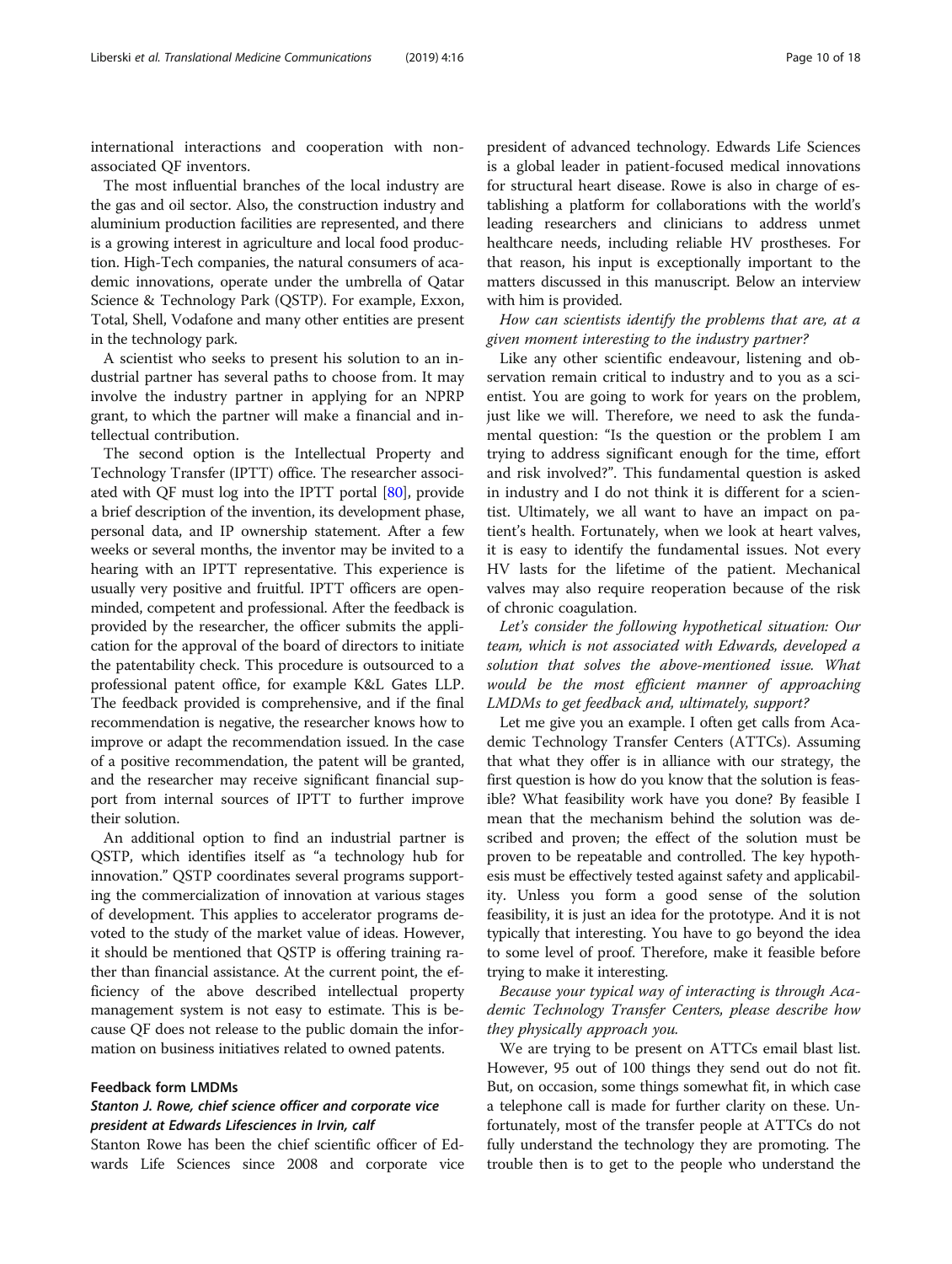problem and technology which is actually part of a more fundamental challenge. The question most scientists need to ask is: "Can I develop a concept and scientific measures that are publishable so that I can better retrieve promotion and notoriety in my scientific field?" We, as the industry side, have no interest in that whatsoever. My concern is: "Do you have something that is practical which I can develop to significantly improve patient care?". Occasionally, academics may have some scientific questions that I have little interest in answering.

# Could you provide an example of such questions from the field of heart valve tissue engineering?

For example, when you take autologous cells and implant them, a lot of effort is typically taken to monitor the gene expression to see how native tissue responds to the autologous implant. Frankly, this is not of interest to me. In my view, the important questions are: "Are the autologous cells biocompatible? Do the autologous cells survive? What happens to them over time? Do them actually reduce calcification risk? Does it grow? Does it survive, and if replaced, then with what? How does the vascular grow to supply nutrition to autologous implant?" I want to know about histology and natural history of the implant, but I am not interested in gene expression.

# When contacting ATTCs, do you expect them to have a patent for the promoted solution, or is that unnecessary?

Typically, I would not communicate with them until they have filed the patent.

#### Please estimate with how many external entities and internal researchers you are currently collaborating?

When it comes to basic research, we have continuous collaboration with approximately six entities. However, collaboration with the surgeon and cardiologist is much more common. We currently published first in man experience with ten patients, while the idea for that product came from the outside surgeon. About 50% of ideas that come to market were made with clinicians or scientists. We prefer to call our internal researchers biomedical engineers, rather than scientists, and about eight hundred of them work with us.

With such strong internal forces, what pushes you to external collaboration?

There are two answers. Firstly, most of the ideas that come in are at a very early stage. Carrying out earlystage work may involve three to four people. To get to something that can be filed to the FDA (Food and Drug Administration) and obtain approval will involve three to 4 years of work, and hundreds of people. This includes not only R&D engineering but also quality engineering, manufacturing engineering, clinical research. This is how our "internal forces" are used.

The second answer to the question is that our ideas are not necessarily better than anybody else's ideas. The

"not invented here syndrome" means that you would not get the most compelling product. I want to develop the most compelling devices that help a patient, and I have little interest in where the idea comes from. If it is from one of my engineers - it is fantastic; if it is from the surgeon - fantastic, if it is from the professor of bioengineering it is wonderful.

For the internally unsolved problem, did you ever seek collaboration with an external scientist?Yes, for example, if we are doing implants, I have to call a haematologist. We do not have a haematologist in my company; however, nobody understands what happens in the bloodstream better than these guys. So, several times a year, we will contact a specialist to refine very specific expertise. We often deal with universities, but in many cases we do not. Typically, we conduct our own research and then we will reach out by telephone call to discuss and propose a consultant agreement that includes confidentiality and assignment of an IP. The expert will be exposed to an IP that is our proprietary. If he/she invents something that is related to that, we must own it. For example, if I taught you how to make an autologous HV from human cells, in a way previously unknown to you, and you come up with an idea based on the IP that I gave you, then I should have ownership rights. Depending on what the issue we are trying to address is, it can be a one-year collaboration, other times it is few weeks. There is some expertise we have ongoing, for example, pathology. We do not have a resident pathologist. When we do tissue explants, or have an HV that would return, we routinely send the materials outside to a consulting group that provides constant expertise to us.

#### Please describe how you harvest the data from scientific literature?

I expect all my biomedical engineers from R&D to attend the medical meetings and to read both medical and technical articles. If an interesting idea appears and depending on their place in the organization, the biomedical engineer may talk to their manager and through "chain of command", to me. The first step to evaluate the idea would be to reach out with a confidentiality agreement, so we can better understand and perform diligently on the external technology.

# Could you name academic influencers in the field of HV tissue engineering?

I believe there are about 50 prominent academics in this area around the world. I am not sure if I know them all. Again, I am not interested in where the best idea comes from, instead, I try to evaluate the ideas based upon their merits, not who brought them to me. Even university professors in a top university may not necessarily understand what is practical and needed in terms of getting something in the market. One of the big challenges is exactly that, professors that teach biomedical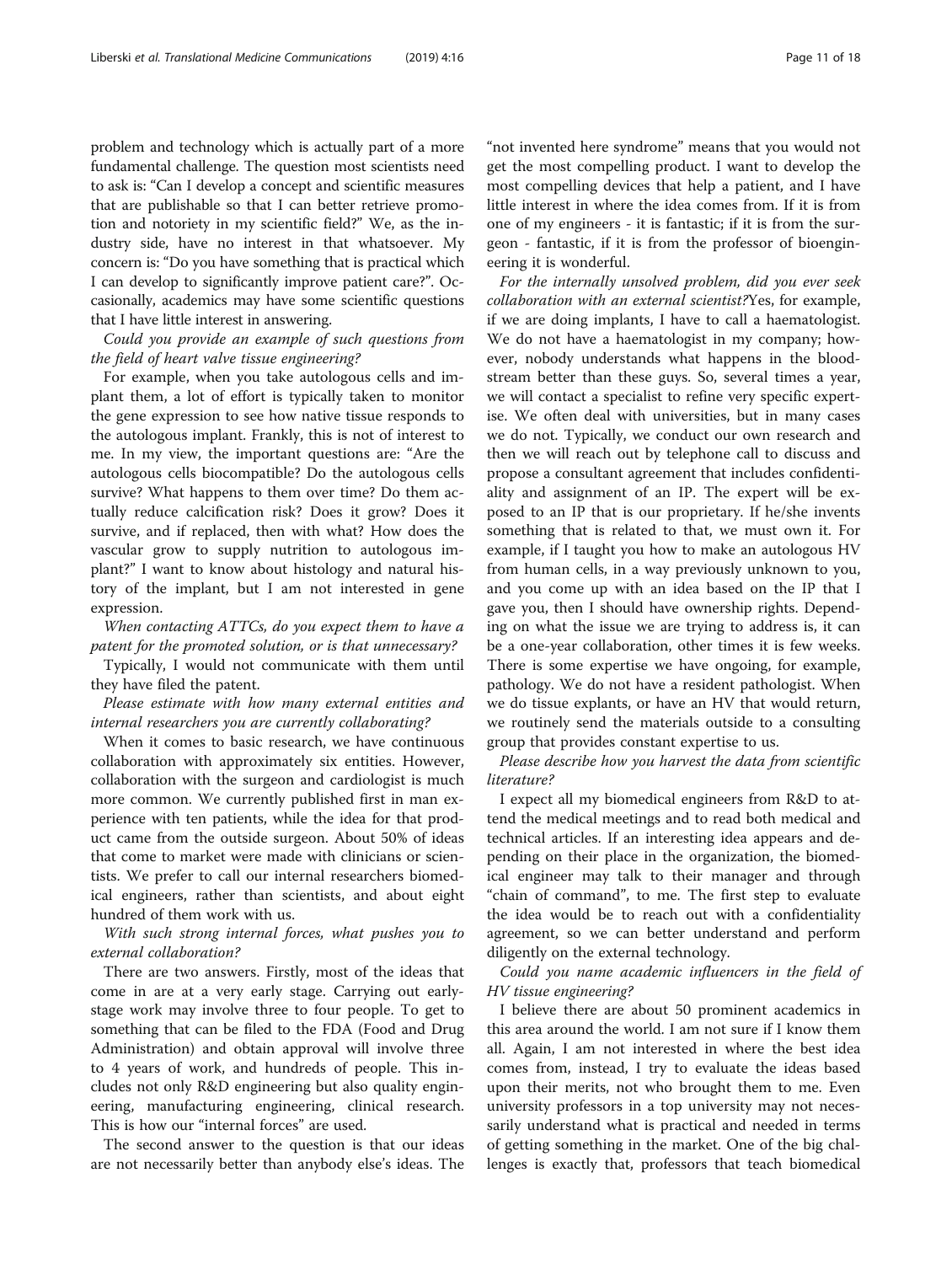engineering may have never actually developed a product.

#### Have you ever experienced dishonesty from an academic partner?

When they present their idea, some people want to make everything possible. Actually, the people who have the most credibility when presenting an idea say: "Here is what we know, and here is what we do not know. And what we do not know, we think we can do by doing these things. And here is what the risks are, and here is what we think about the risks". If you just stand up and say, "everything is perfect" it seems a lot less credible.

Would you like to add something that you believe is important that I have not asked?

Well, I will add, when you are talking about scientists, one of the challenges that I have faced over the years are obstacles in licensing technology. Scientists can often have unrealistic expectations, due to a limited understanding of the economics involved in product development.

Of course, this manuscript is a step on the way to overcoming these issues. However, if you feel that scientists are not able to interact efficiently, then is it not the job for the industry to educate them on that particulate matter?

I have been on a mission along these lines for several years now. I work with several bioengineering schools. I have done lectures at biomedical engineering societies. I am the person who is trying to indicate to biomedical professors, what we (the industry) want. When you train your biomedical engineers, you give them the skill set that they need to have. To me, the biggest travesty in the world is to produce a student who has spent four to 5 years of their life doing a degree and cannot compete for a job at the end.

#### Ronan Rogers, new product development director at Medtronic

Mr. Ranan Rogers is an R&D Director with responsibility for new product development portfolios in the areas of coronary, hypertension and cardiac rhythm and heart failure. He is also a member of the Medtronic Site Leadership Team at Parkmore, representing R&D and New Product Development. Rogers clarified that his responses are restricted to Medtronic facility at Galway, Ireland.

Medtronic is currently collaborating with four external research entities. The company is very active in the acquisition IPs, thus, the majority of ideas transferred to products were obtained externally. The company employs about 350 biomedical engineers in R&D and the annual budget for that division is approximately 70 million USD. When it comes to collaboration with academic partners, the largest obstacle is developing translational research and meeting agreed on project milestones and timelines. Medtronic is actively seeking collaborations, especially with clinicians. Various channels are utilized. Medtronic's Physician Services Teams, the relevant research centres, and marketing division are all responsible for establishing collaboration and information flows. Partner physicians are usually required to sign a standard confidentiality and nondisclosure agreement. If needed, adjustments of the NDA can be made upon the legal team review and approval. The company has a dedicated team that screens the literature for significant articles, however, this personnel are not exposed to interaction with the public. Typically, relationships with clinicians and external researchers last many years, and this strategy pays with a positive outcome, and with no record of negative experiences. Medtronic does not follow any influencers and evaluate new ideas based on their merits. Research and Development division does not carry direct negotiations of remuneration for intellectual property of the external scientists. Instead, specialized units of the company are in charge of that task. Medtronic does not provide a database of their patents related to their products. Rogers identified Medtronic's website [[34](#page-16-0)] and conference proceedings as the best way of learning the current company needs and interests. For the external innovator, there is no step-by-step guide to gain the interest of the company, however, all ways of contacting (personal, email, via conferences, through collaboration projects) are welcome and may pay off.

To summarize the above-provided feedback, for the benefit of the academic inventor, while searching for interaction with Medtronic, the best way would be to approach a clinician that has a record of publications that describe the performance of Medtronic's, prosthesis [\[81](#page-17-0)–[85](#page-17-0)].

# Feedback from IP-related policy and legislation developer; Richard O'Kennedy, Vice-President for Research at HBKU

Professor O'Kennedy was Scientific Director of the Biomedical Diagnostics Institute at Dublin City University (DCU). He is President of the London International Youth Science Forum and President of the Institute of Biology of Ireland. He was a member of the Industrial Research and Commercialization Committee of Enterprise Ireland. He has carried out many collaborations with industry, has 7 patents, multiple licenses and many of his reagents/innovations have been licensed and commercialized. He has a major interest in innovative approaches to Healthcare.

# Why did you come to Qatar and for how long have you been working with us?

I was approached to come here, originally to be involved in the Qatar Biomedical Research Institute. When I came here, they asked me to be Vice President of HBKU and subsequently the Vice President for Research Development and Innovation. That includes implementation,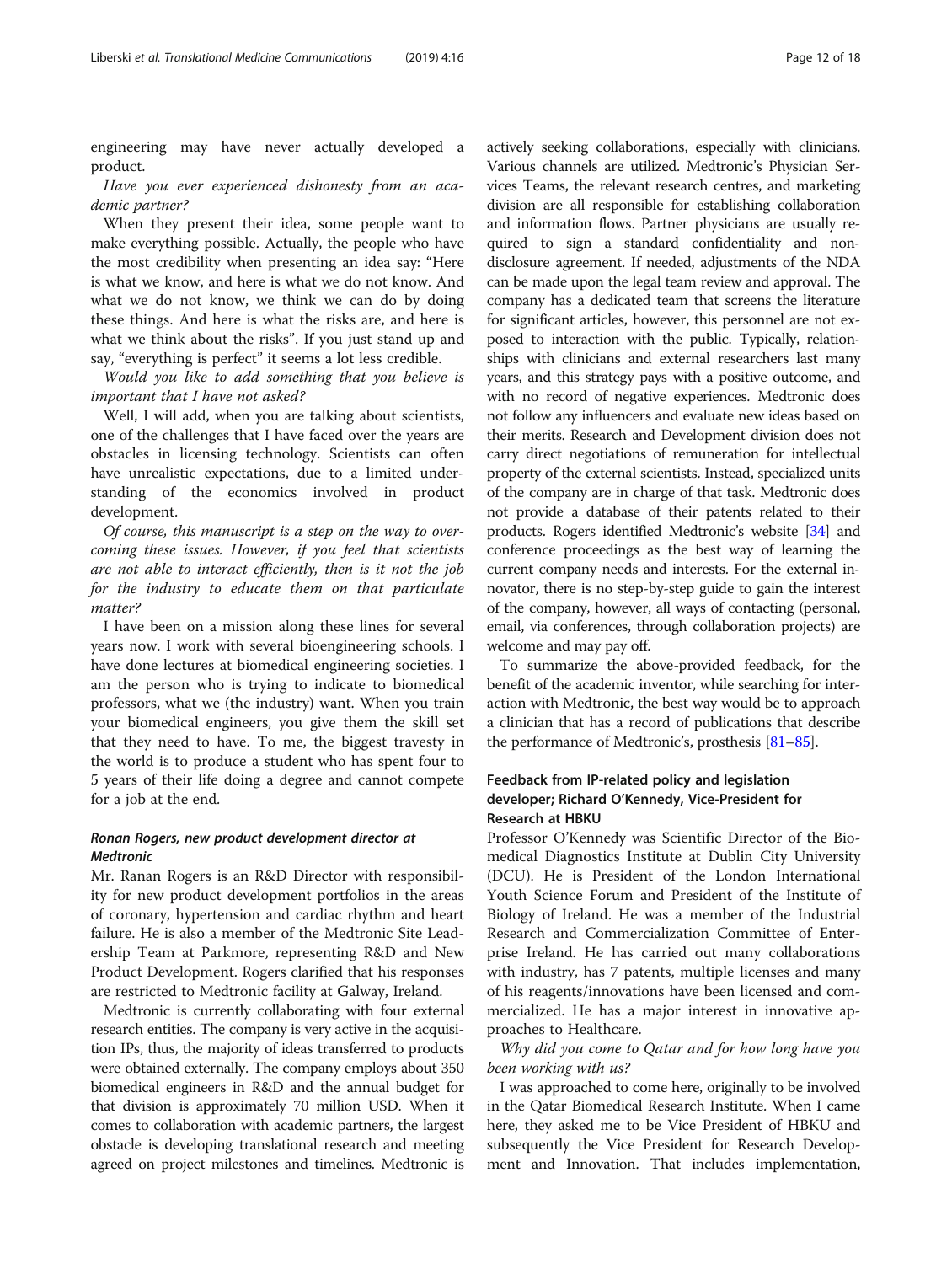which is particularly important for the topic of your manuscript. What brought me here are two things, mainly. One is the vision of Her Highness Sheikha Moza bint Nasser. Furthermore, when I came here, I was very struck by the fact that they had an excellent overall vision of what they wanted to achieve. I saw the development of Education City, HBKU, the institutes and the infrastructures that were built around them. I said this was a place where you could accommodate and develop ideas.

In Ireland, I was involved in development, particularly biopharma, but also IT because Dublin City University (DCU) was all about it. We built the university from 0 to 17,000 students. It took 35 years. We started from scratch with very few resources. Mainly, we were getting some governmental and international foundation support. I wanted to build on this experience. That can be done here but a lot faster. It has been 19 months since I started working here.

What are the IP management tools and procedures developed in Ireland/UK that you wish to implement in Qatar?

To address this question, we need to refer to the context. When I started in Ireland with a pre-university, at that point we were not allowed to start companies. The IP was not on the agenda. I got the first patent through the state. In the last 8 years, the DCU has more IP outcomes than any other university in the country. What I want to have here is a set of enabling legislation for IP and the individuals who are developing it. This is necessary to enable the individuals to get their ideas to commercialization. This is already in development. We have a very straight IP group, and we look at all the mechanisms we will need to enable the commercialization.

A transferable solution that deserves implementation in Qatar is an example of the Brighton project. It is about interfacing the digital technology and social humanities which yielded multiple successful companies. The crucial areas in which we hope to merge efforts of QCRI, Hamad hospital and other local entities is digital health and artificial intelligence. What we are missing now are the members of the team with experience in business development activities and investment expertise.

# What are Qatar-specific challenges related to IP management?

I did not encounter any challenges that would be extraordinary or new to me. One of the things that was very important in Ireland was Knowledge Transfer Ireland. In this system, the rules and regulations were the same for each institution. Institutions have their role, but they need to also stay in line with national strategy. The central office manages the system and works closely with each entity that has an internal sub-office. Suboffices are part of universities, but they are strongly affiliated with central office. The central office has a capacity to provide some funding for IP development coordinated by sub-offices. I had a key role in developing that system in Ireland and I wish to implement the same element in Qatar. My office manages this task, but I want all entities - HBKU, research institutes - to have their own sub-offices with an assigned focal point. You need somebody who focuses every day on bringing management on board with how we can get ideas to/from individuals (researchers, academic staff), and bring that to the next level. And that is where QSTP comes in.

What are the currently available tools for the QF researcher who wishes to commercialize the research output?

There are two pathways. The first one is for the piece of new technology. For this, we have a product development fund, with which we may help you to go from the basic concept to the next level. If that succeeds, we have a number of other options including training. Some of them we are currently revamping. We are also facilitating the involvement of entrepreneurs. So, researchers with specific technical skills can act as a chief technical officer, while the entrepreneur provides business and marketing product development skills. The researcher can especially count on institutional expertise in IP. If the researcher wants to take the idea to another stage, a number of questions need to be addressed. For example, what is an ideal environment for the individuals who wish to spend their time on research commercialization? We are working on the improvement of the HBKU regulation to enable researchers to take some time off. At this point, the researcher needs special care and attention since they are going to get involved in potentially risky circumstances. In the next phase, we can involve an angel investment or our technology development fund, which for the next 5 years is 10 million USD a year. Involving the company to get investment or license fees is the moment where centralized common interinstitutional rules need to be followed. Following one specific scenario when dealing with external entities is crucial to reach a win-win situation where everybody benefits, especially the founding agency, entrepreneur and institutions that pay wages. This is the way it could be done and has been done before.

What improvements would you recommend to the Qatar IP management system?

We need to look more closely at the issue of risk. Studies show that most people do not like taking risks. Here, if you get an investment and it does not work out, the penalty can be serious. The one thing we have to do is to develop legislation to protect those who made a real and documented effort but failed to commercialize the product. In the best places in the world, the success rate of startups is about 1 in 10. I want to create an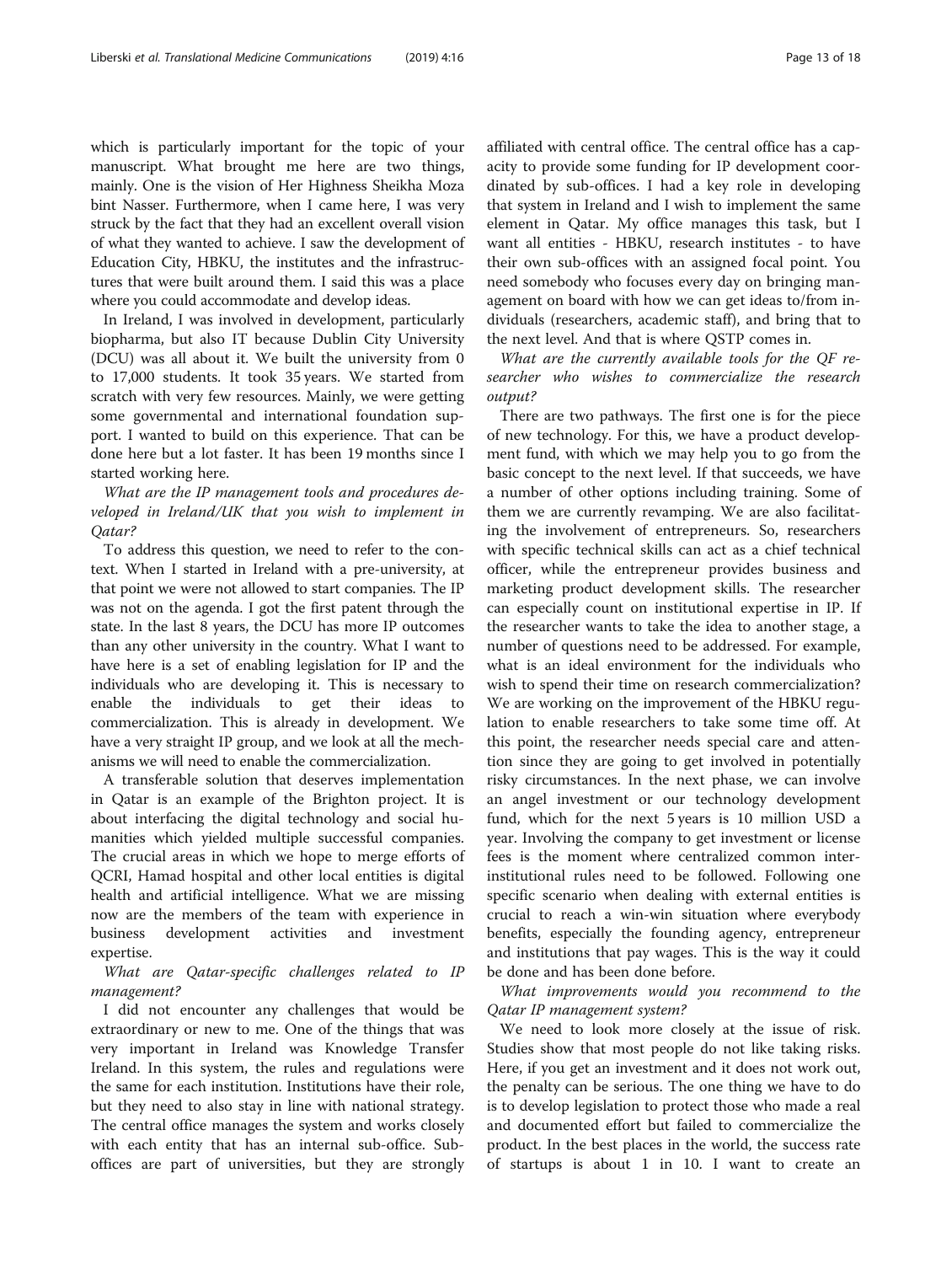environment where we can increase the success rate with the right support, such as training on various types of funding. But also, we need to make sure that legislatively the person taking the risk would not be penalized. In the USA, you are almost expected to fail at the first commercialization attempt, while in Qatar, failure is strongly negative and potentially harmful. We should look at the failure as a mechanism of learning. Usually, people who failed once won't fail twice. And even if they do fail, what they have learned in the process may enable them to be much more successful later.

Moreover, there is scope for flexibility in regard to QF ownership of IP generated via NPRP funding. If the cost comes out of QF, this needs to be recognized by share of IP whenever an external founder invests financial resources in the collaborative project.

# The extensive regulation and legislation may hinder the progress of research. Should Qatar legislation be more open to clinical trials and animal testing?

If you wish to go worldwide with your product, for example with medical devices, most definitely you will have to get FDA certification. We always have to make sure that the patient is very well protected. Furthermore, due to the limited population of Qatar, you may need to go outside with large clinical trials. On the other hand, the Qatar population is well-characterized from the genomic side, so you may precisely target a group of patients that will benefit from your system. In any case, the improvement of Qatar legislation goes in the direction of meeting the highest possible and worldwide recognized standards.

When can we expect the first product or service based on QF-owned IP to hit the market?

For the last 12 years, most of the funding has gone into research. A lot of resources before were put in funding but mainly on the educational side. If you look at the overall impact of Qatar-based research, about 85% meets the international standards. This is remarkable given the time frame and the investment. If you are building a house, the first thing you build is a foundation, and to put the roof on, you first need to build the walls. That is what we have been doing. We are building a good, strong foundation and the walls. But now, to get an outcome of that, it takes time. Let's also consider that some facilities reached their operational capacities only a year ago. Thus, we need to be realistic about expectations. For example, in some areas, QCRI is recognized as a world leader. Now it is the moment to exploit the ideas developed there. We have a good infrastructure for research thanks to investing in people. Now, we need to do the same for commercialization. Researchers are good at commercialization, but it is not their primary training, so we need the second layer of people. We have to develop entrepreneurs. Next year you are going to see significant startups launched.

Would you like to share any additional feedback to readers?

It is important, especially, for the international audience to convey the message that we are really going to push forward the commercial aspect of the research. We have a good technology park with 40 companies out there. We offer good training for entrepreneurs about available investment funds. We have top-class research and facilities. If you look at Qatar, it is an incredibly safe country, the leader of empowerment of women, winner of Asian cup 2019 football and host of FIFA-WC 2022. Geographically, it is very well placed for the middle east, far east and for Europe. It is recognized internationally and politically stable. Beyond the universities based in education city, we have Qatar University and multiple other entities. It is a world-class ecosystem that we want to make sustainable and diversified. To summarize, it is a wonderful place for companies to come, set up and participate in the next generation of digital technologies such as digital health and artificial intelligence.

The feedback provided by Prof. Kennedy from the perspective of local researcher/innovator has a few critical aspects that call for further comments. Firstly, the vision, determination and enthusiasm towards improving IP management solutions in Qatar is worth organic support from the prospective beneficent/system users. The proposed solution, namely changes in legislation, changing attitudes towards risk management, developing entrepreneurs and merging them with research, are examples of the top-down strategy. The bottom-up approach, which also has its advantages, is slightly less exploited. Taking the analogy of building the house, the best moment to audit/evaluate the construction is when the building arises. Actually, it is too late to improve after plastering and painting. It is good practice to involve the final users form the early stage of home production and receive the feedback. To give an example, failure is acceptable only if the documented effort was made to succeed. Otherwise, one may reach for initiatives designed to fail or abuse the system to get financial advantages. The tools are needed to distinguish between legitimate effort and fraud.

The second important consideration must focus on the speed of response from the institutional patent office and quality of feedback. The IP office should be able to provide an executive decision to the researcher regarding QF interest in processing with patentability check and patent. The decision should be made in a reasonable time frame. In case QF is not interested in patenting the given solution, the researcher should be allowed to publish the results in a scientific journal. When rejecting the idea, as a matter of courtesy, the patent office may provide a brief justification of decision. This will help the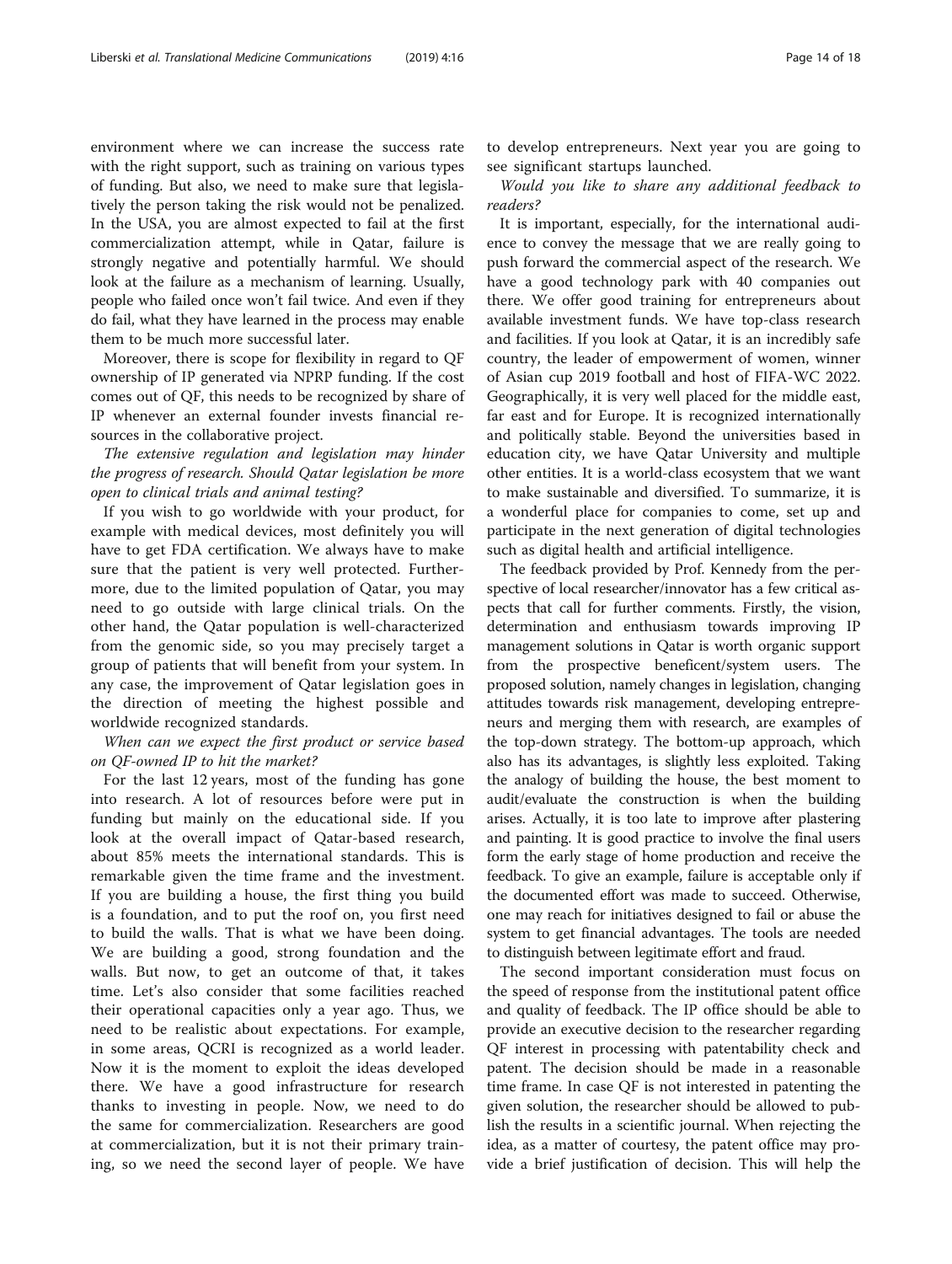researcher to learn and make better adjustments in future attempts. Guidance for proceeding with patenting efforts could be distributed to the researchers. It is excelent that the technology development fund for the next 5 years is 10 million USD a year, but it would be even better if we learnt how to physically obtain this support.

Finally, there is a need to develop the tools depending on which parties are involved; researchers, the committees and the bodies that decide on which idea deserve or not to be supported, know each other and understand the needs and interests.

#### Discussion

Because there are formal law restrictions related to launching medical devices such as an HV, it seems that only LMDMs have enough resources to marketize any novel solutions. LMDMs are difficult to reach by the individual researcher. Specialized academic technology transfer centres have a better chance to grab their attention and enhance/moderate interactions. The entities searching for LMDMs' attention must possess the intellectual rights for the solution they are trying to promote. Ideas alone would not be enough for meaningful consideration. Developing NDA agreements require law expertise, and specialized academic technology transfer centres have advantages in providing it. LMDMs do not share the emotional involvement of the researcher. The researcher must stay open for heavy criticism and can gain trust and respect by admitting limitations rather than focusing on strong points of the solution. The national health organizations are a valuable source of information that may be utilized in business planning. Obviously contacting them must be formalized and could be time-demanding, however, it pays off. Noteworthy, NFZ was quick to respond, especially considering the professionalism and value of the prepared report.

The key discrepancy between academic researchers and industry representatives lies in their attitude towards experimentation that yields in innovation. For the researcher, innovation is the culminating point associated with satisfaction and joy. If the proposed solution is interesting for LMDMs, the moment of admitting it is the start of a long and difficult journey. Implementing new technology, especially in HV, will involve hundreds of people and enormous financial effort, while the outcome is uncertain. From this perspective, the role of a researcher collaborating with an industry partner is to act in a way that shows long-standing dedication and offer the support as a loyal, reliable and keen to learn member of the team in a prospective project. A reasonable alternative is to approach LMDMs via clinicians with whom they collaborate. The names can be derived from the Conflict of Interest Disclosures section of articles [[86\]](#page-17-0).

Finally, we need to take ownership of the fact that the modus operandi we have exercised so far was suboptimal. We planned to supplement already developed solutions with the result of the animal test. We hoped to be supported by investments found to obtain a patent that would be sold to LMDMs. However, it becomes obvious that LMDMs preferred interaction with academic technology transfer centres and not with individual researchers. Overall, this indicates that researchers should pay special attention to being affiliated with universities with a strong record of intellectual property commercialization.

Together, Edwards and Medtronic have over 1000 biomedical engineers supported by a dedicated team to screen the scientific literature, and, therefore, we propose the following exercise. Whoever will email the corresponding author with a declaration that article was read would be recommended by the corresponding author to be promoted. The email addresses obtained in this way will be confidential and not used for further communication. The aim of the exercise is to check the efficiency of literature screening in LMDMs.

#### Conclusions

The commercialization of research output is a complex process that in some critical aspects does not depend solely on the researcher himself. An industrial party may overlook even the most promising ideas supported by strong experimental evidence, lacking the support of institutions and agencies such as a technology transfer centres. Also, as emphasized by prof. Kennedy, involvement of scientists in a business project takes them, at least temporarily, outside the regular academic environment. It may be "not everybody's cup of tea". Another limitation of the academic world that needs to be addressed is the reluctance to report the unsuccessful attempts. Recognizing failure as a valuable educational experience seems justified.

However, why should the lesson benefit only the individual? We need to determine how to describe such experiences in a way that allows specific studies, which would lead to an improvement in the success rate of startups. As many examples show, commercial successes are often a combination of hard work and ordinary luck. In other words, the key to success is to be in the right place at the right time. Optimizing efforts to increase work efficiency was the domain of science long before Henry Ford's improvements. Luck is probabilistic, so chances of success increase with the number of attempts. From this perspective, agencies that support innovators may consider distributing small funds to many, instead of a tremendous support for a few. This observation is not conducive to cost-intensive strategies such as the development of new medical devices. However, the findings of this article do not necessarily support our innovations.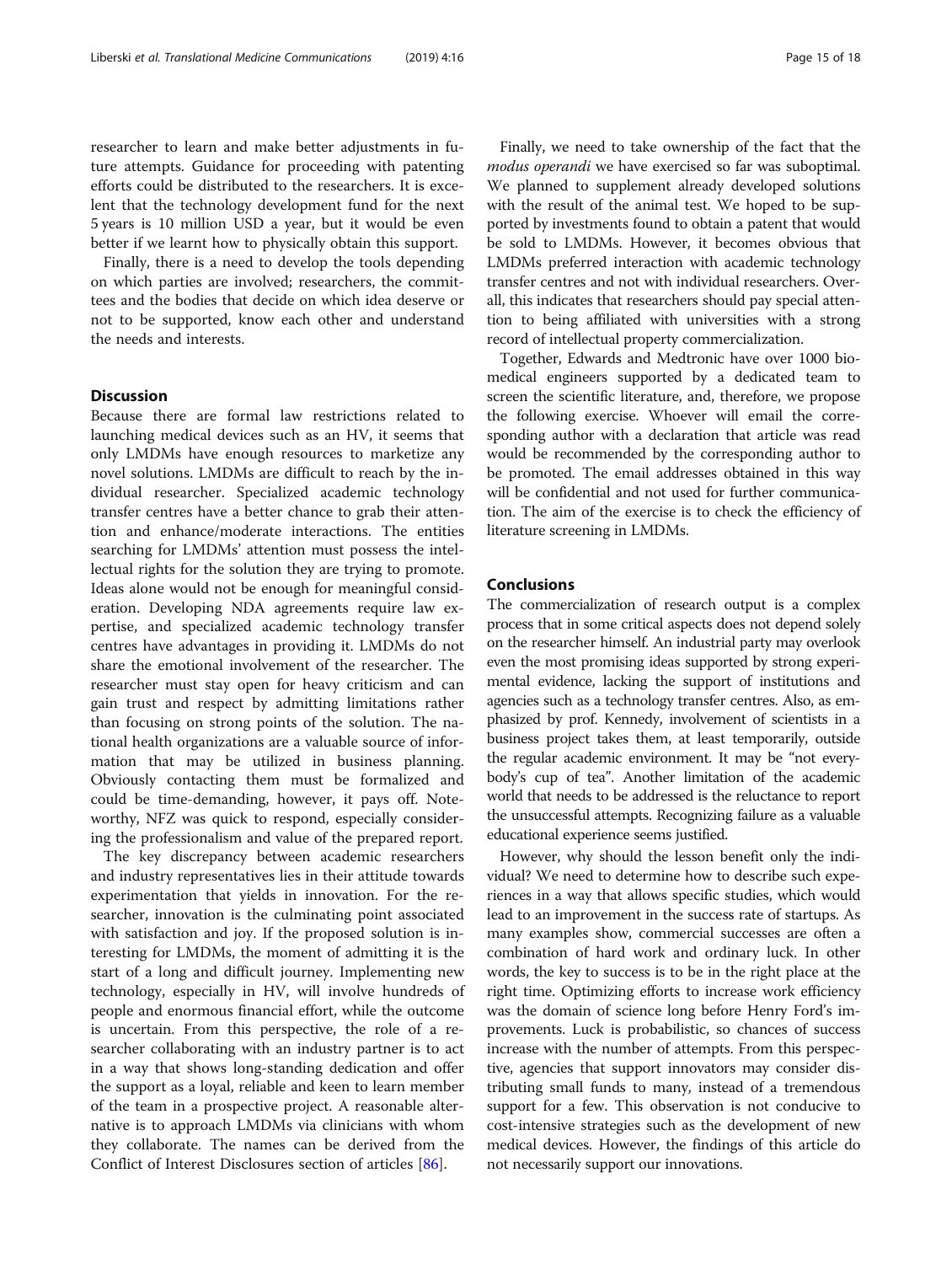#### <span id="page-15-0"></span>Abbreviations

ATTCs: Academic Technology Transfer Centers; DPI: Dutch Polymer Institute; FCSD: Foundation of Cardiac Surgery Development; FDA: Food and Drug Administration; HV: Heart valve; HVTE: Heart valve tissue engineering; ID: Innovation disclosures; IP: Intellectual property; IPTT: Intellectual Property and Technology Transfer; LMDMs: Large medical device manufacturers; NCRD: National Centre for Research and Development; NDA: Non-disclosure agreement; NFZ: Narodowy Fundusz Zdrowia (Polish); NPRP: National Priorities Research Program; PCL: Polycaprolactone; PEARS: personalized external aortic root support; QCRC: Qatar Cardiovascular Research Center; QF: Qatar Foundations; QNRF: Qatar National Research Fund; QSTP: Qatar Science & Technology Park

#### Acknowledgements

The authors thank Ziyad M Hijazi (Sidra), Ronald J. Korstanje (DPI), Stanton J. Rowe (Edwards), Richard Kennedy (HBKU) for providing an interview. We also thank Dariusz Zielinski, Kinga Skoczylas (Metronic, Poland), Ronan Rogers (Medtronic), Rhonda Hatch (Edwards) for their kind assistance in reaching the interviewees. We also thank the NFZ management and personnel Andrzej Jacyna, Daniel Rutkowski, Andrzej Pajączkowski, Marcin Czyżewskiand Barbara Adamczyk for their critical and valuable input into this manuscript, as well as the responders for their valuable contribution, and Aleksandra Liberska, Dorota Cibor, and Kat Korsonfor editing the manuscript. The authors also thank the anonymous contributors who helped to improve the manuscript by providing valuable reviewer comments.

#### Authors' contributions

AL - idea, writing manuscript, figure preparation, establishing contacts, conducting the interviews, interviews transcription, obtaining authorisations. JB, ZN, TG, − provided critical information in the interview. DT – provided critical feedback on QF innovation activities and reviewed the manuscript. All authors read and approved the final manuscript.

#### Funding

The funding for this research were obtained from National Priorities Research Program NPRP12S-0302-190202. The Qatar National Library paid fees for making this article open access.

#### Availability of data and materials

N/A

Ethics approval and consent to participate

Not applicable.

#### Consent for publication

Not applicable.

#### Competing interests

The authors declare that they have no competing interests.

#### Author details

<sup>1</sup>Division of Sustainable Development, College of Science & Engineering, Hamad Bin Khalifa University, P.O. Box 34110, Education City, Doha, Qatar. <sup>2</sup>Nancy E. and Peter C. Meinig School of Biomedical Engineering, Cornell University, Weill Hall, Ithaca, NY 14853, USA. <sup>3</sup> Foundation of Cardiac Surgery Development, Wolnosci 345a, 41-800 Zabrze, Poland. <sup>4</sup>Exstent Limited, Theocsbury House, 18 – 20 Barton Street, Tewkesbury, Gloucestershire GL20 5PP, UK. <sup>5</sup>Information & Computing Technology, College of Science and Engineering, Hamad Bin Khalifa University, P.O. Box 34110, Education City, Doha, Qatar.

#### Received: 19 May 2019 Accepted: 9 September 2019 Published online: 22 October 2019

#### References

1. Gottland: Mostly True Stories from Half of Czechoslovakia - Mariusz Szczygiel - Google Książki [Internet]. [cited 2019 Sep 4]. Available from: [https://books.google.com.qa/books/about/Gottland.html?id=](https://books.google.com.qa/books/about/Gottland.html?id=CcMPAgAAQBAJ&redir_esc=y) [CcMPAgAAQBAJ&redir\\_esc=y](https://books.google.com.qa/books/about/Gottland.html?id=CcMPAgAAQBAJ&redir_esc=y)

- 2. Wojciechowska D, Liberski AR, Wilczek P, Butcher J, Scharfschwerdt M, Hijazi Z, et al. The optimal shape of an aortic heart valve replacement – on the road to the consensus. QScience Connect. 2017;2017(3):1.
- 3. Liberski A, Latif N, Raynaud C, Bollensdorff C, Yacoub M. Alginate for cardiac regeneration: From seaweed to clinical trials, Global Cardiology Science and Practice. 2016;4. <https://doi.org/10.21542/gcsp.2016.4>.
- 4. Liberski A, Ayad N, Wojciechowska D, Zielińska D, Struszczyk MH, Latif N, Yacoub M. Knitting for heart valve tissue engineering, Global Cardiology Science and Practice. 2016;31. [https://doi.org/10.21542/gcsp.2016.31.](https://doi.org/10.21542/gcsp.2016.31)
- 5. Liberski AR. Three-dimensional printing of alginate: from seaweeds to heart valve scaffolds. QScience Connect. 2016;2016(2):3.
- 6. Liberski AR, Raynaud CM, Ayad N, Wojciechowska D, Sathappan A. Valve tissue engineering with living absorbable threads. Macromol Biosci. 2017; 17(5). <https://doi.org/10.1002/mabi.201600196>.
- 7. Liberski A, Ayad N, Wojciechowska D, Kot R, Vo DMP, Aibibu D, et al. Weaving for heart valve tissue engineering. Biotechnol Adv. 2017;35(6): 633–56.
- Intelligent materials for in-situ heart valve tissue engineering | projects | FP7-NMP | CORDIS | European Commission [internet]. [cited 2019 Feb 6]. Available from: [https://cordis.europa.eu/project/rcn/110963/factsheet/en.](https://cordis.europa.eu/project/rcn/110963/factsheet/en)
- 9. Kluin J, Talacua H, Smits AIPM, Emmert MY, Brugmans MCP, Fioretta ES, et al. In situ heart valve tissue engineering using a bioresorbable elastomeric implant – from material design to 12 months follow-up in sheep. Biomaterials. 2017;125:101–17.
- 10. Bouten CVC, Smits AIPM, Baaijens FPT. Can we grow valves inside the heart? Perspective on material-based in situ heart valve tissue engineering. Front Cardiovasc Med. 2018;5:1–10.
- 11. Reynolds MR, Lei Y, Wang K, Chinnakondepalli K, Vilain KA, Magnuson EA, et al. Cost-effectiveness of Transcatheter aortic valve replacement with a self-expanding prosthesis versus surgical aortic valve replacement. J Am Coll Cardiol. 2016;67(1):29–38.
- 12. Beresniak A, Sabatier B, Achouh P, Menasché P, Fabiani J-N. Costeffectiveness of mitral valve repair versus replacement by biologic or mechanical prosthesis. Ann Thorac Surg. 2013;95(1):98–104.
- 13. McCarthy Fenton H, McDermott Katherine M, Saif A, Jay G, Hoedt Ashley C, Dale K, et al. Cost of Transcatheter aortic valve replacement in Medicare patients. Circ Cardiovasc Qual Outcomes. 2015;8(suppl\_2):A22.
- 14. Tam DY, Hughes A, Fremes SE, Youn S, Hancock-Howard RL, Coyte PC, et al. A cost-utility analysis of transcatheter versus surgical aortic valve replacement for the treatment of aortic stenosis in the population with intermediate surgical risk. J Thorac Cardiovasc Surg. 2018;155(5):1978–1988.e1.
- 15. Huygens SA, Goossens LMA, van EJA, Takkenberg JJM, Mölken MPMHR. How much does a heart valve implantation cost and what are the health care costs afterwards? Open Heart. 2018;5(1):e000672.
- 16. Manolis AS. Transcatheter aortic valve implantation economics: a grisly reality. Ann Cardiothorac Surg. 2017;6(5):516–23.
- 17. Mabin TA, Candolfi P. An analysis of real-world cost-effectiveness of TAVI in South Africa. Cardiovasc J Afr. 2014;25(1):21–6.
- 18. Kuwata S, Maisano F. Looking to the future of mitral valve replacement. Eur Heart J. 2017;38(9):622–4.
- 19. Fioretta ES, Dijkman PE, Emmert MY, Hoerstrup SP. The future of heart valve replacement: recent developments and translational challenges for heart valve tissue engineering. J Tissue Eng Regen Med. 2018;12(1):e323–35.
- 20. Kheradvar A, Groves EM, Goergen CJ, Alavi SH, Tranquillo R, Simmons CA, et al. Emerging trends in heart valve engineering: part II. Novel and standard technologies for aortic valve replacement. Ann Biomed Eng. 2015;43(4):844–57.
- 21. ltd R and M. Aortic Valve Replacement Devices Market Size, Share And Trends Analysis Report By Surgery (Open, Minimally Invasive), By Product (Transcatheter Aortic Valve, Sutureless Valve), By End-user, And Segment Forecasts, 2018–2025 [Internet]. [cited 2019 Feb 6]. Available from: [https://](https://www.researchandmarkets.com/reports/4582056/aortic-valve-replacement-devices-market-size) [www.researchandmarkets.com/reports/4582056/aortic-valve-replacement](https://www.researchandmarkets.com/reports/4582056/aortic-valve-replacement-devices-market-size)[devices-market-size](https://www.researchandmarkets.com/reports/4582056/aortic-valve-replacement-devices-market-size)
- 22. Intelligence AA&. Heart Valve Repair and Replacement Devices Market Global Outlook and Forecast 2018-2023 [Internet]. Arizton Advisory & Intelligence. [cited 2019 Feb 6]. Available from: [https://www.arizton.com/](https://www.arizton.com/market-reports/heart-valve-repair-and-replacement-devices-market) [market-reports/heart-valve-repair-and-replacement-devices-market](https://www.arizton.com/market-reports/heart-valve-repair-and-replacement-devices-market)
- 23. Heart Valves Structural Heart and Endograft Technologies [Internet]. [cited 2019 Feb 6]. Available from: [https://www.vizientinc.com/-/media/](https://www.vizientinc.com/-/media/Documents/SitecorePublishingDocuments/Public/2017_Heart_Valves_Structural_Heart_and_Endograft_Technologies_Vol1.pdf) [Documents/SitecorePublishingDocuments/Public/2017\\_Heart\\_Valves\\_](https://www.vizientinc.com/-/media/Documents/SitecorePublishingDocuments/Public/2017_Heart_Valves_Structural_Heart_and_Endograft_Technologies_Vol1.pdf) [Structural\\_Heart\\_and\\_Endograft\\_Technologies\\_Vol1.pdf](https://www.vizientinc.com/-/media/Documents/SitecorePublishingDocuments/Public/2017_Heart_Valves_Structural_Heart_and_Endograft_Technologies_Vol1.pdf)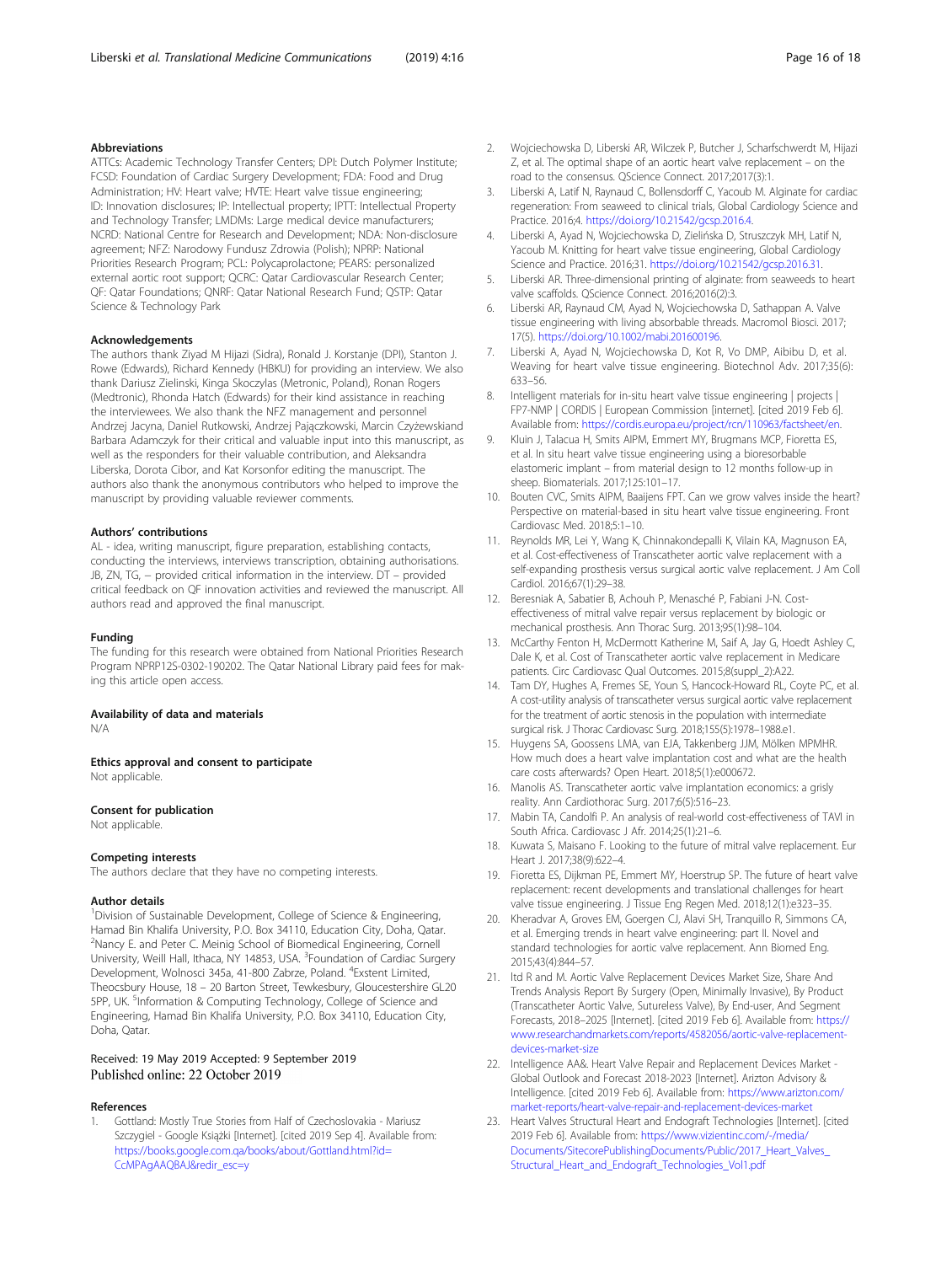- <span id="page-16-0"></span>24. Prosthetic Heart Valve Market by Type & Region - Global Forecast 2022 | MarketsandMarkets [Internet]. [cited 2019 Feb 6]. Available from: [https://](https://www.marketsandmarkets.com/Market-Reports/prosthetic-heart-valve-market-245407958.html?gclid=CjwKCAiAqOriBRAfEiwAEb9oXXIMpQBsG9lh4s3yiRV6a5EzxmjmZe62DryIYgaQE8JTBXrF7_f2FhoCwLYQAvD_BwE) [www.marketsandmarkets.com/Market-Reports/prosthetic-heart-valve](https://www.marketsandmarkets.com/Market-Reports/prosthetic-heart-valve-market-245407958.html?gclid=CjwKCAiAqOriBRAfEiwAEb9oXXIMpQBsG9lh4s3yiRV6a5EzxmjmZe62DryIYgaQE8JTBXrF7_f2FhoCwLYQAvD_BwE)[market-245407958.html?gclid=CjwKCAiAqOriBRAfEiwAEb9oXXIMpQBsG9lh4](https://www.marketsandmarkets.com/Market-Reports/prosthetic-heart-valve-market-245407958.html?gclid=CjwKCAiAqOriBRAfEiwAEb9oXXIMpQBsG9lh4s3yiRV6a5EzxmjmZe62DryIYgaQE8JTBXrF7_f2FhoCwLYQAvD_BwE) [s3yiRV6a5EzxmjmZe62DryIYgaQE8JTBXrF7\\_f2FhoCwLYQAvD\\_BwE](https://www.marketsandmarkets.com/Market-Reports/prosthetic-heart-valve-market-245407958.html?gclid=CjwKCAiAqOriBRAfEiwAEb9oXXIMpQBsG9lh4s3yiRV6a5EzxmjmZe62DryIYgaQE8JTBXrF7_f2FhoCwLYQAvD_BwE)
- 25. ltd R and M. Prosthetic Heart Valves Global Strategic Business Report [Internet]. [cited 2019 Feb 6]. Available from: [https://www.](https://www.researchandmarkets.com/reports/1824155/prosthetic_heart_valves_global_strategic) [researchandmarkets.com/reports/1824155/prosthetic\\_heart\\_valves\\_](https://www.researchandmarkets.com/reports/1824155/prosthetic_heart_valves_global_strategic) [global\\_strategic](https://www.researchandmarkets.com/reports/1824155/prosthetic_heart_valves_global_strategic)
- 26. Knowledge HW. New medical devices get to patients too slowly [Internet]. Forbes. [cited 2019 Feb 6]. Available from: [https://www.forbes.](https://www.forbes.com/sites/hbsworkingknowledge/2015/08/11/new-medical-devices-get-to-patients-too-slowly/) [com/sites/hbsworkingknowledge/2015/08/11/new-medical-devices-get](https://www.forbes.com/sites/hbsworkingknowledge/2015/08/11/new-medical-devices-get-to-patients-too-slowly/)[to-patients-too-slowly/](https://www.forbes.com/sites/hbsworkingknowledge/2015/08/11/new-medical-devices-get-to-patients-too-slowly/)
- 27. ltd R and M. Transcatheter Aortic valve Replacement Market: Global Industry Analysis, Trends, Market Size and Forecasts up to 2023 [Internet]. [cited 2019 Feb 6]. Available from: [https://www.researchandmarkets.com/reports/452](https://www.researchandmarkets.com/reports/4520809/transcatheter-aortic-valve-replacement-market) [0809/transcatheter-aortic-valve-replacement-market](https://www.researchandmarkets.com/reports/4520809/transcatheter-aortic-valve-replacement-market)
- 28. Rome BN, Kramer DB, Kesselheim AS. Approval of high-risk medical devices in the US: implications for clinical cardiology. Curr Cardiol Rep. 2014;16(6):489.
- 29. Demanding Financial Value In Valve Programs [Internet]. Cardiovascular Business. [cited 2019 Feb 6]. Available from: [https://www.](https://www.cardiovascularbusiness.com/topics/structural-congenital-heart-disease/demanding-financial-value-valve-programs) [cardiovascularbusiness.com/topics/structural-congenital-heart-disease/](https://www.cardiovascularbusiness.com/topics/structural-congenital-heart-disease/demanding-financial-value-valve-programs) [demanding-financial-value-valve-programs](https://www.cardiovascularbusiness.com/topics/structural-congenital-heart-disease/demanding-financial-value-valve-programs)
- 30. Report on HV prosthesis usage in Poland [Internet]. Available from: [http://](http://albert-liberski.eu/wp-content/uploads/2019/02/Copy-of-Copy-of-NFZ_Skan.pdf) [albert-liberski.eu/wp-content/uploads/2019/02/Copy-of-Copy-of-NFZ\\_Skan.pdf.](http://albert-liberski.eu/wp-content/uploads/2019/02/Copy-of-Copy-of-NFZ_Skan.pdf)
- 31. Kopczak L, Lee H. Hewlett-Packard Company DeskJet printer supply chain (A). Case GS-3A. Stanford, CA: Stanford Graduate School of Business. 2001.
- 32. Liberski A. Example of the survey e-mail [internet]. [cited 2019 Feb 7]. Available from: [http://albert-liberski.eu/wp-content/uploads/2019/02/](http://albert-liberski.eu/wp-content/uploads/2019/02/Example-Invitation.docx) [Example-Invitation.docx](http://albert-liberski.eu/wp-content/uploads/2019/02/Example-Invitation.docx).
- 33. Narodowy Fundusz Zdrowia [Internet]. Narodowy Fundusz Zdrowia. [cited 2019 Feb 6]. Available from: <http://www.nfz.gov.pl/>.
- 34. Medtroneic. Medtronic Patient Services [Internet]. [cited 2019 Feb 6]. Available from: <https://www.medtronic.com/us-en/patients/patient-services.html>
- 35. Patient voice | Edwards Lifesciences [Internet]. [cited 2019 Feb 6]. Available from: <https://www.edwards.com/aboutus/patientvoice>
- 36. Z-MED™ & Z-MED II™ | B. Braun Interventional Systems [Internet]. [cited 2019 Feb 7]. Available from: <http://www.bisusa.org/products/pta-ptv-balloons/z-med>
- 37. Hijazi ZM, Homoud M, Aronovitz MJ, Smith JJ, Faller GT. A new platinum balloon-expandable stent (Angiostent) mounted on a high pressure balloon: acute and late results in an atherogenic swine model. J Invasive Cardiol. 1995;7(5):127–34.
- 38. Hijazi ZM, Geggel RL, Aronovitz MJ, Marx GR, Rhodes J, Fulton DR. A new low profile balloon atrial septostomy catheter: initial animal and clinical experience. J Invasive Cardiol. 1994;6(6):209–12.
- 39. Du ZD, Hijazi ZM, Kleinman CS, Silverman NH, Larntz K, Amplatzer Investigators. Comparison between transcatheter and surgical closure of secundum atrial septal defect in children and adults: results of a multicenter nonrandomized trial. J Am Coll Cardiol. 2002;39(11):1836–44.
- 40. Patel H, Holzer R, Cao Q-L, Hijazi ZM. Transcatheter Closure of Atrial-Septal Defects Using the Amplatzer Devices. In: Herrmann HC, editor. Interventional Cardiology: Percutaneous Noncoronary Intervention. Totowa: Humana Press; 2005. p. 161–78. (Contemporary Cardiology).
- 41. Suradi HS, Hijazi ZM. Percutaneous pulmonary valve implantation. Glob Cardiol Sci Pract. 2015;2015(2):23.
- 42. Holoshitz N, Kavinsky CJ, Hijazi ZM. The Edwards SAPIEN Transcatheter heart valve for calcific aortic stenosis: a review of the valve, procedure, and current literature. Cardiol Ther. 2012;1(1):6.
- 43. PICS Symposium [Internet]. [cited 2019 Feb 7]. Available from: [http://www.](http://www.picsymposium.com/) [picsymposium.com/](http://www.picsymposium.com/).
- 44. Al Jazeera English. Qatar uses gene mapping in bid to improve national health [internet]. [cited 2019 Feb 7]. Available from: [https://www.youtube.](https://www.youtube.com/watch?v=xTP1J3sHLYw) [com/watch?v=xTP1J3sHLYw](https://www.youtube.com/watch?v=xTP1J3sHLYw)
- 45. By MASSDEVICE staff. Bankrupt NMT Medical sells intellectual property to W. L. Gore [Internet]. MassDevice. 2011. Available from: [https://www.](https://www.massdevice.com/bankrupt-nmt-medical-sells-intellectual-property-wl-gore/) [massdevice.com/bankrupt-nmt-medical-sells-intellectual-property-wl-gore/.](https://www.massdevice.com/bankrupt-nmt-medical-sells-intellectual-property-wl-gore/) [Cited 2019 Feb 7].
- 46. Cheung DY, Duan B, Butcher JT. Current progress in tissue engineering of heart valves: multiscale problems, multiscale solutions. Expert Opin Biol Ther. 2015;15(8):1155–72.
- 47. No donor required: 5 body parts you can make with 3-D printers [Internet]. [cited 2019 Feb 7]. Available from: [https://www.forbes.com/sites/](https://www.forbes.com/sites/robertszczerba/2015/06/17/no-donor-required-5-body-parts-you-can-make-with-3-d-printers-2/#1d78c5fc7d55) [robertszczerba/2015/06/17/no-donor-required-5-body-parts-you-can-make](https://www.forbes.com/sites/robertszczerba/2015/06/17/no-donor-required-5-body-parts-you-can-make-with-3-d-printers-2/#1d78c5fc7d55)[with-3-d-printers-2/#1d78c5fc7d55](https://www.forbes.com/sites/robertszczerba/2015/06/17/no-donor-required-5-body-parts-you-can-make-with-3-d-printers-2/#1d78c5fc7d55)
- 48. Frendl CM, Butcher JT. Biomedical implant for use in fluid shear stress environments [Internet]. US20140350671A1, 2014 [cited 2019 Feb 7]. Available from: [https://patents.google.com/patent/US20140350671A1/](https://patents.google.com/patent/US20140350671A1/en?inventor=Jonathan+T.+Butcher) en?inventor=Jonathan+T+Butcher
- 49. Butcher J, Gould R. Method and device for evaluation of local Tissue's biological or biomechanical character [Internet]. 20130190597, 2013 [cited 2019 Feb 7]. Available from: [http://www.freepatentsonline.com/y2](http://www.freepatentsonline.com/y2013/0190597.html) [013/0190597.html](http://www.freepatentsonline.com/y2013/0190597.html)
- 50. Butcher JT, Kang KH, Yeh K, Cheung PY, Hockaday LA. Method for specifying and fabricating an object, associated apparatus, and applications [Internet]. US20140052285A1, 2014 [cited 2019 Feb 7]. Available from: [https://patents.google.com/patent/US20140052285/en?oq=Jonathan+T.+](https://patents.google.com/patent/US20140052285/en?oq=Jonathan+T.+Butcher) [Butcher](https://patents.google.com/patent/US20140052285/en?oq=Jonathan+T.+Butcher)
- 51. Foundation of Cardiac Surgery Development publications [Internet]. [cited 2019 Feb 11]. Available from: <https://frk.pl/publikacje-biocybernetyki.html>
- 52. Zbigniew Nawrat Director of the Heart Prosthesis Institute PUBLICATIONS [Internet]. Zbigniew Nawrat. [cited 2019 Feb 11]. Available from: [http://e](http://e-nawrat.eu/publications/)[nawrat.eu/publications/.](http://e-nawrat.eu/publications/)
- 53. The history of a picture that changed the world [Internet]. [cited 2019 Feb 7]. Available from: [https://www.zmescience.com/other/great-pics/zbigniew](https://www.zmescience.com/other/great-pics/zbigniew-religa-picture/)religa-picture/
- 54. Religa G, Jasińska M, Czyżewski Ł, Torba K, Różański J. The effect of the sequential therapy in end-stage heart failure (ESHF) - from ECMO, through the use of implantable pump for a Pneumatic heart assist system, Religa heart EXT, as a bridge for Orthotopic heart transplant (OHT). Case study. Ann Transplant. 2014;19:537–40.
- 55. Kuśmierczyk M, Kuć M, Szymański J, Juraszek A, Kołsut P, Kuśmierski K, et al. Pulsatile-flow mechanical circulatory support (MCS) as a bridge to transplantation or recovery. Single-Centre experience with the POLCAS system in 2014. Kardiochirurgia Torakochirurgia Pol J Thorac Cardiovasc Surg. 2015;12(3):228–32.
- 56. Foundation of Cardiac Surgery Development patents list [Internet]. [cited 2019 Feb 7]. Available from: [https://frk.pl/patenty-pracowni-sztucznego](https://frk.pl/patenty-pracowni-sztucznego-serca.html)[serca.html](https://frk.pl/patenty-pracowni-sztucznego-serca.html)
- 57. Litwiński P, Woźniewicz B, Religa G, Pastuszek M, Parulski A, Jasińska M, et al. Polish ventricular assist device (POLVAD) support for the treatment of cardiogenic shock in patients with myocarditis. Kardiochirurgia Torakochirurgia Pol J Thorac Cardiovasc Surg. 2006;2(4):33–40.
- 58. FRK Homograft [Internet]. [cited 2019 Feb 7]. Available from: [https://](https://homograft.frk.pl/) [homograft.frk.pl/](https://homograft.frk.pl/).
- 59. Nawrat Z. State of the art in medical robotics in Poland: development of the Robin heart and other robots. Expert Rev Med Devices. 2012;9(4):353–9.
- 60. Nawrat Z, Kostka P. Polish cardio-robot 'Robin heart'. System description and technical evaluation. Int J Med Robot Comput Assist Surg MRCAS. 2006;2(1):36–44.
- 61. Nawrat Z. Robot chirurgiczny Robin Heart: projekty, prototypy, badania, perspektywy. Śląski Uniwersytet Medyczny; 2011. 290 p.
- 62. Nawrat Z. The Robin heart story. Med Robot Rep. 2012;1:19–21.
- 63. Lis K, Lehrich K, Mucha Ł, Nawrat Z. Concept of application of the lightweight robot Robin heart ('Pelikan') in veterinary medicine: a feasibility study. Med Weter. 2017;73:88–91.
- 64. Mucha Ł, Lis K. Force Feedback Sleeve Using Pneumatic and Micro Vibration Actuators. In: Soft and Stiffness-controllable Robotics Solutions for Minimally Invasive Surgery: The STIFF-FLOP Approach. Denmark: River Publishers; 2018. p. 251–62. (River Publishers Series in Automation, Control and Robotics).
- 65. Nawrat Z. Zbigniew Religa: an unfinished story. Int J Artif Organs. 2009; 32(6):315–7.
- 66. Nadziakiewicz P, Szyguła-Jurkiewicz B, Pacholewicz J, Zakliczyński M, Przybyłowski P, Krauchuk A, et al. Predictive value of models for end-stage liver disease score in patients with pulsatile flow POLVAD MEV left ventricular assist device support. Transplant Proc. 2018;50(7):2075–9.
- 67. Nadziakiewicz P, Borkowski J, Szygula-Jurkiewicz B, Niklewski T, Pacholewicz J, Zakliczynski M, et al. Right ventricular function in patients with left ventricular assist device support by pulsatile Polvad MEV and continuous-flow pumps Heartware and heartmate II. Transplant Proc. 2016;48(5):1786–90.